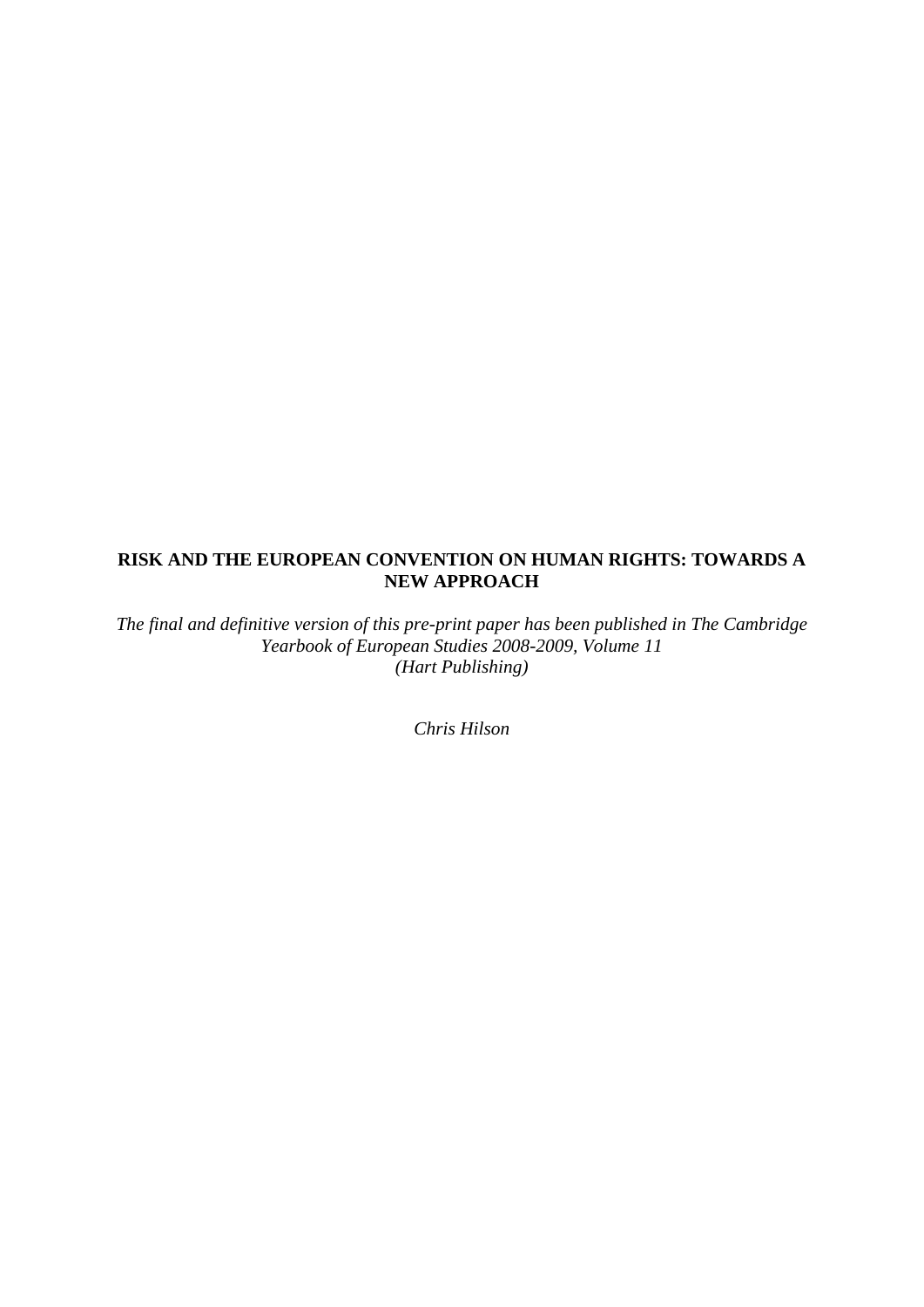# **RISK AND THE EUROPEAN CONVENTION ON HUMAN RIGHTS: TOWARDS A NEW APPROACH**

### *Chris Hilson*\*

#### I. Introduction

While much has been written on human rights and the environment in general and on the European Convention on Human Rights (ECHR) and the environment in particular, most if not all of this literature has examined the issue from a pollution perspective or, to a lesser degree, a nature conservation one.<sup>1</sup> There has been little attempt to focus explicitly on how questions of risk are addressed within the Convention jurisprudence.<sup>2</sup>

The aim of this article is thus to provide an initial attempt at analysis of the place of risk within the case law of the European Court of Human Rights (ECtHR) and, where appropriate, the Commission. However, rather than attempting to provide a comprehensive picture, the article has a more limited ambition. The focus will be squarely on the related issues of public concern and perception of risk and how the ECHR dispute bodies have addressed these.

The article will argue that, for quite some time, the Court has tended to adopt a particular, liberal conception of risk in which it stresses the right of applicants to be provided with information on risk to enable them to make effective choices.<sup>3</sup> On this model – which one also finds elsewhere in environmental law such as in the regulation of GMOs, where labelling and consumer and producer choice are also emphasised<sup>4</sup> – public concern around risk is seen as adequately dealt with by providing the public with information; rather than regulate away the risk by, for example, banning it, the risk is left in place (albeit typically subject to regulatory safety checks), but people are supposedly left 'free' to choose to avoid it as they see fit.

<sup>\*</sup> School of Law, University of Reading, UK (c.j.hilson@reading.ac.uk). I am grateful to Joy Reddy for her research assistance.

<sup>&</sup>lt;sup>1</sup> From a voluminous literature, see eg C Miller *Environmental Rights: Critical Perspectives* (Oxford, Routledge, 1998); A Boyle and M Andersen (eds) *Human Rights Approaches to Environmental Protection* (Oxford, Clarendon Press, 1996); M DeMerieux 'Deriving Environmental Rights from the European Convention for the Protection of Human Rights and Fundamental Freedoms' (2001) 21 *OJLS* 521; C Miller 'Environmental Rights in a Welfare State? A Comment on DeMerieux' (2003) 23 *OJLS* 111; A Boyle 'Human Rights or Environmental Rights? A Reassessment' (2007) 18 *Fordham Environmental Law Review* 471; J Thornton and S Tromans 'Human Rights and Environmental Wrongs' (1999) 11 *JEL* 35. 2

 $2$  The article that comes closest is DeMerieux, above (n 1). However, although this discusses many of the relevant risk cases, it does so only incidentally as part of an Article-by-Article assessment of the ECHR for environmental rights.

<sup>3</sup> On liberalism, information and choice, see further N Lewis *Choice and the Legal Order: Rising Above Politics* (London, Butterworths, 1996).

<sup>&</sup>lt;sup>4</sup> See eg C Hilson 'Information Disclosure and the Regulation of Traded Product Risks' (2005) 17 JEL 305; L Carson and R Lee 'Consumer Sovereignty and the Regulatory History of the European Market for Genetically Modified Foods' (2005) 7 *Env Law Rev* 173; and M Lee *EU Regulation of GMOs: Law and Decision Making for a New Technology* (London, Edward Elgar, 2008).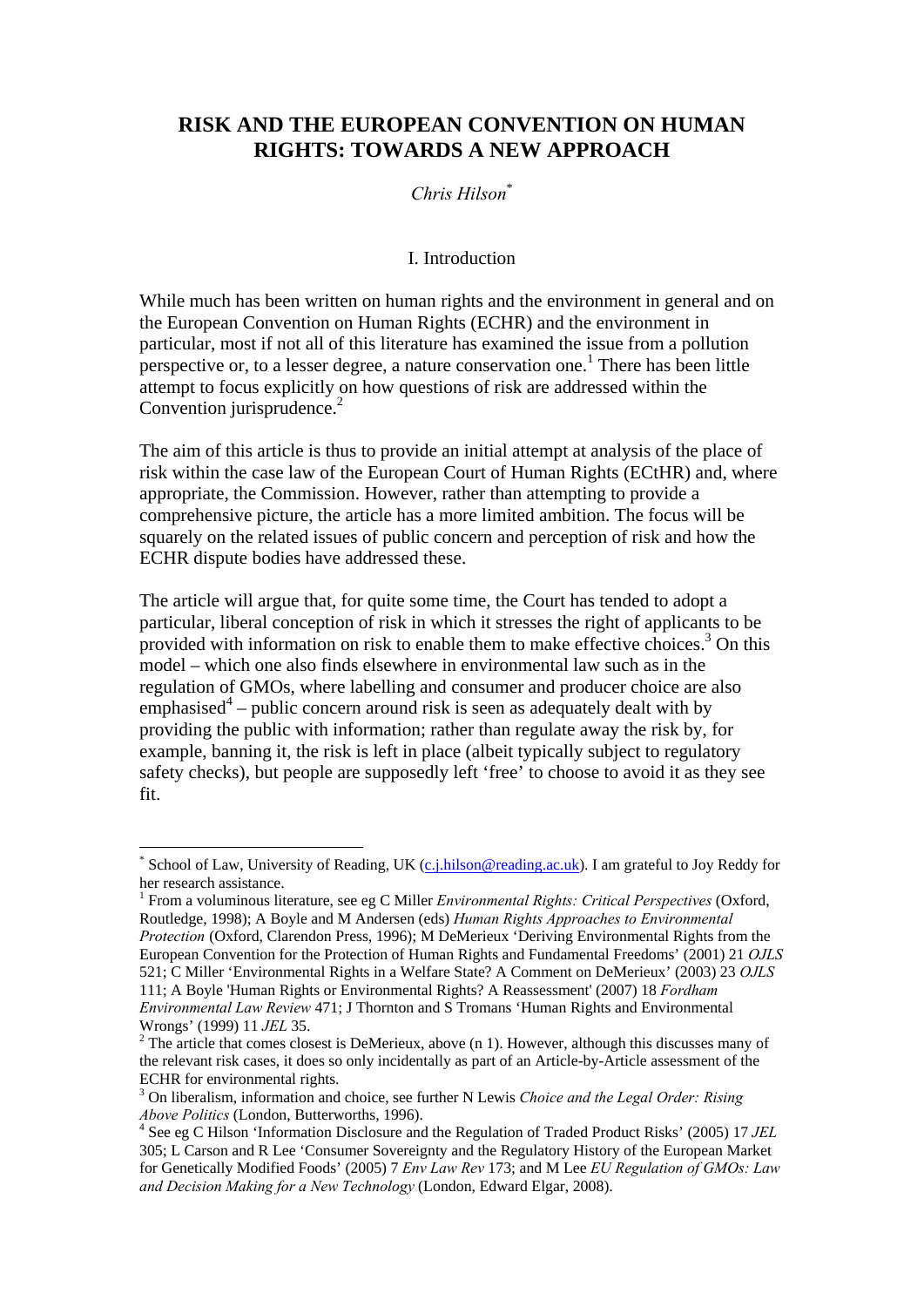Historically, this has been as far as the Court has been prepared to go in relation to public concern over risk. Where public concerns in relation to particular risks are greater than those of scientific experts – nuclear radiation being the prime example in the case law – the Court has adopted a particularly restrictive approach, stressing the need for risk to be 'imminent' in order to engage the relevant Convention protections such as a right of access to domestic judicial review by an independent tribunal.

However, more recently, there have been emerging but as yet still rather undeveloped signs of the Court adopting a more sensitive approach to risk. One possible explanation for this lies in the Court's growing awareness of and reference to the Aarhus Convention.<sup>5</sup> Insofar as the Court has continued to employ its longstanding liberal approach to risk based on information, it is already in tune with the Aarhus times, with access to environmental information forming one of the three key limbs of the Aarhus Convention. However, it has also begun to be influenced by the other two Aarhus limbs – public participation in decision-making and access to justice in environmental matters. $\frac{6}{6}$  So far though, this latter Aarhus-effect or 'proceduralisation'<sup>7</sup> of the ECHR environmental case law has only been seen in cases where the respondent state government has established the existence of a likely risk to human health in a relevant risk assessment. What we have yet to see – because there has not yet been a recent, post-Aarhus example involving such facts – is a case where no imminent risk is evident. Nevertheless, the article concludes that the Court's old-style approach to public concern in such cases, in which it rode roughshod over rights to judicial review, is out of line with the third, access to justice limb of Aarhus.

# II. A Right to Information

The first major case to stress a right of access to information concerning risk was the Guerra case,<sup>8</sup> which involved a failure to inform the concerned local population near a chemical plant about the hazards and procedures to be followed in the event of a major accident, as required by the EC 'Seveso' Directive.<sup>9</sup> The Court rejected the

<sup>&</sup>lt;sup>5</sup> On Access to Information, Public Participation in Decision-making and Access to Justice in Environmental Matters. The influence of Aarhus on the ECtHR has been noted, in a broader context, by Boyle (2007) (n 1). Evidence of the Court's engagement with the Convention can be found, in particular in the Court's judgments in eg *Okyay and Others v Turkey* (2006) 43 EHRR 37 (para 52), *Taşkin and Others v Turkey* (2006) 42 EHRR 50 (paras 99-100), and *Tǎtar v Romania*, application no. 67021/01, 27 January 2009, paras 69, 118. See also *Demir v Turkey* (2009) 48 EHRR 54, where the Grand Chamber stated: "In the *Taşkın* … case, the Court built on its case-law concerning Article 8 of the Convention in matters of environmental protection … largely on the basis of principles enshrined in the Aarhus Convention on Access to Information, Public Participation in Decision-making and Access to Justice in Environmental Matters" (para 83).

 $6$  Boyle (2007) (n 1).

 $<sup>7</sup>$  In EU environmental law, this process tends to refer to a shift away from a reliance on substantive</sup> environmental standards in EU legislation to a more procedural emphasis. Here in the ECHR context, it can be seen as involving a move away from the Court engaging in substantive balancing of individual versus wider community interests towards a greater reliance on ensuring that states have put in place appropriate, Aarhus-type procedures. On 'proceduralisation' in EU environmental law, see further J Scott 'Flexibility, 'Proceduralization' and Environmental Governance in the EU' in de Búrca and Scott (eds) *Constitutional Change in the EU: From Uniformity to Flexibility* (Oxford, Hart, 2000) 259; J Scott 'Flexibility in the Implementation of EC Environmental Law' (2000) 1 *YEEL* 37; M Lee *EU Environmental Law: Challenges, Change and Decision-Making* (Oxford, Hart, 2005) 151-2, 163. <sup>8</sup> *Guerra v Italy* (1998) 26 EHRR 357.

<sup>&</sup>lt;sup>9</sup> Directive 82/501/EEC on the major-accident hazards of certain industrial activities OJ 1982 L 230/1.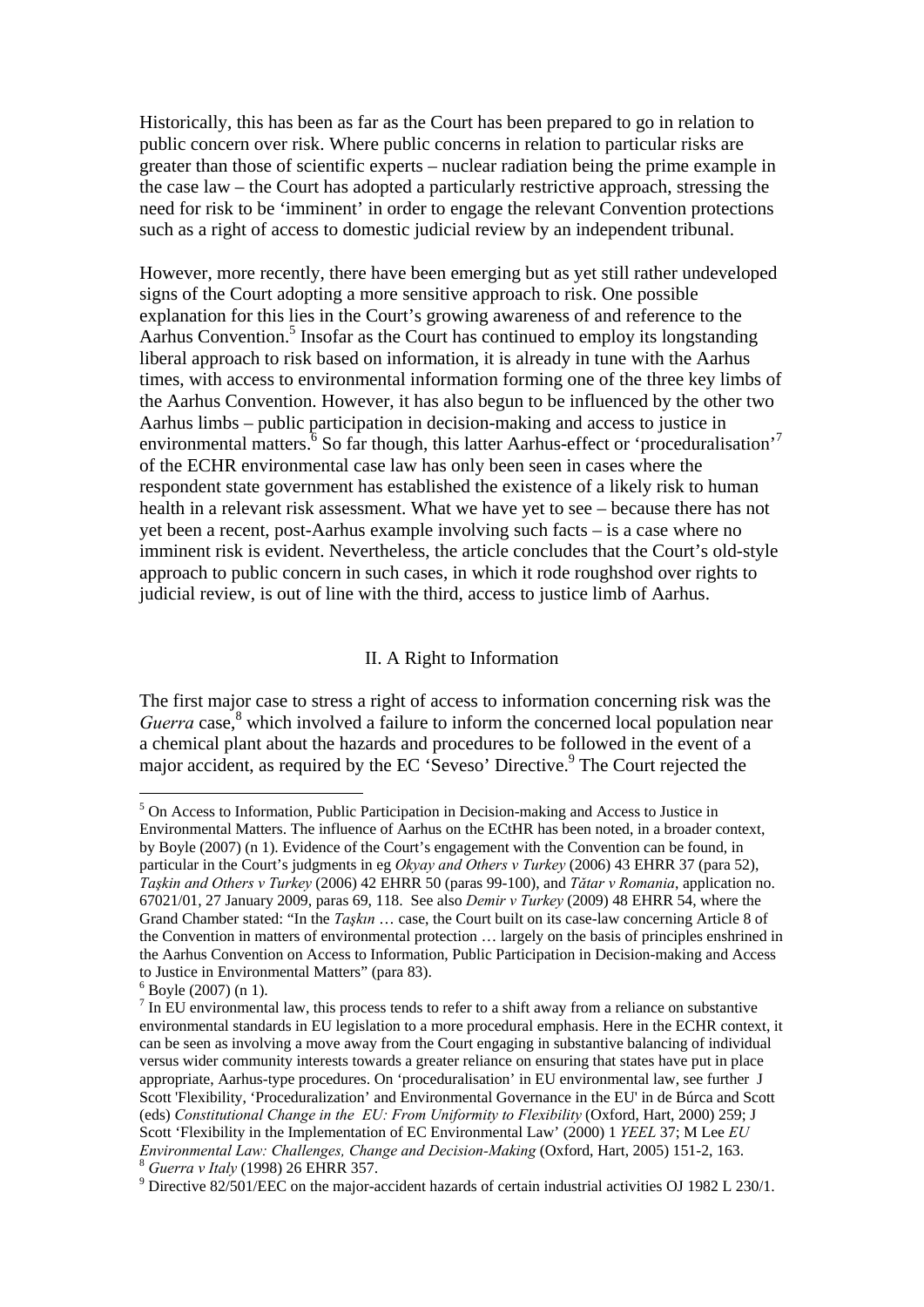applicants' claim based on Article 10 on freedom of expression, which includes the right to receive and impart information, on the basis that Article 10 essentially prohibits states from restricting a person from receiving information from others; it does not impose a positive obligation on states to collect and disseminate information on risks such as those involving pollution.10 However, the Court did find a breach of the applicants' Article 8 right to respect for their private and family life stemming from the failure to inform them about the risks from the chemical factory:

the applicants waited … for essential information that would have enabled them to assess the risks they and their families might run if they continued to live at Manfredonia, a town particularly exposed to danger in the event of an accident at the factory. $11$ 

The Court's liberal approach to risk is particularly apparent here – stressing as it does, not the need to eliminate risk, but rather the role of information in enabling citizens to assess risks for themselves and to make choices (such as continuing to live in Manfredonia) based on their assessments.<sup>12</sup>

No one having died in the *Guerra* case, it was not strictly necessary for the Court to consider Article 2 involving the right to life – with the Court itself claiming that it was unnecessary because it had already found a violation of Article 8. However, in *Öneryildiz*, 13 the applicant lost nine members of his family in addition to his slum dwelling as a result of a methane explosion at a poorly regulated Turkish landfill site or rubbish tip. In essence, the case was a straightforward application of *Guerra* to Article 2 instead of Article  $8^{14}$ . The Turkish Government argued that the public had been provided with information about the relevant risks and that the applicant had knowingly chosen to accept the risks of living in the vicinity of a tip.<sup>15</sup> The Court rejected this argument, holding that there had been a breach of Article 2 in relation to the state's failure to provide the applicant with sufficient information about the risks. The fact that the applicant was aware of some of the obvious health risks associated with living near a rubbish tip, did not mean that he could be taken to have accepted other less well-known risks, such as that of methane explosions.16 Choice around risk, in other words, has to be based on possession of appropriate information about the specific risk.

The *Budayeva*<sup>17</sup> case similarly involved death and destruction of property, but as a result of a natural risk – a mudslide – rather than a man-made, industrial one as in previous cases such as *Guerra* and *Öneryildiz*. The Court reiterated that Article 2 not only concerns deaths resulting from state force, but also imposes a positive obligation on states to take appropriate steps to safeguard the lives of those within their jurisdiction. This positive obligation applies to "any activity, whether public or not, in

<sup>&</sup>lt;sup>10</sup> Guerra (n 8), para 53; See also *Roche v UK* (2006) 42 EHRR 30, paras 172-173.<br><sup>11</sup> Guerra (n 8), para 60.<br><sup>12</sup> See also *Giacomelli v Italy* (2007) 45 EHRR 38, para 83; *Tătar* (n 5), para 113; *Branduse v Romania*,

<sup>&</sup>lt;sup>13</sup> *Öneryildiz v. Turkey* (2005) 41 EHRR 20. <sup>14</sup> Para 84.

 $15$  Para 82.

<sup>16</sup> Paras 85-86.

<sup>17</sup> *Budayeva and Others v Russia* (2008) ECHR, No. 15339/02, 20 March 2008.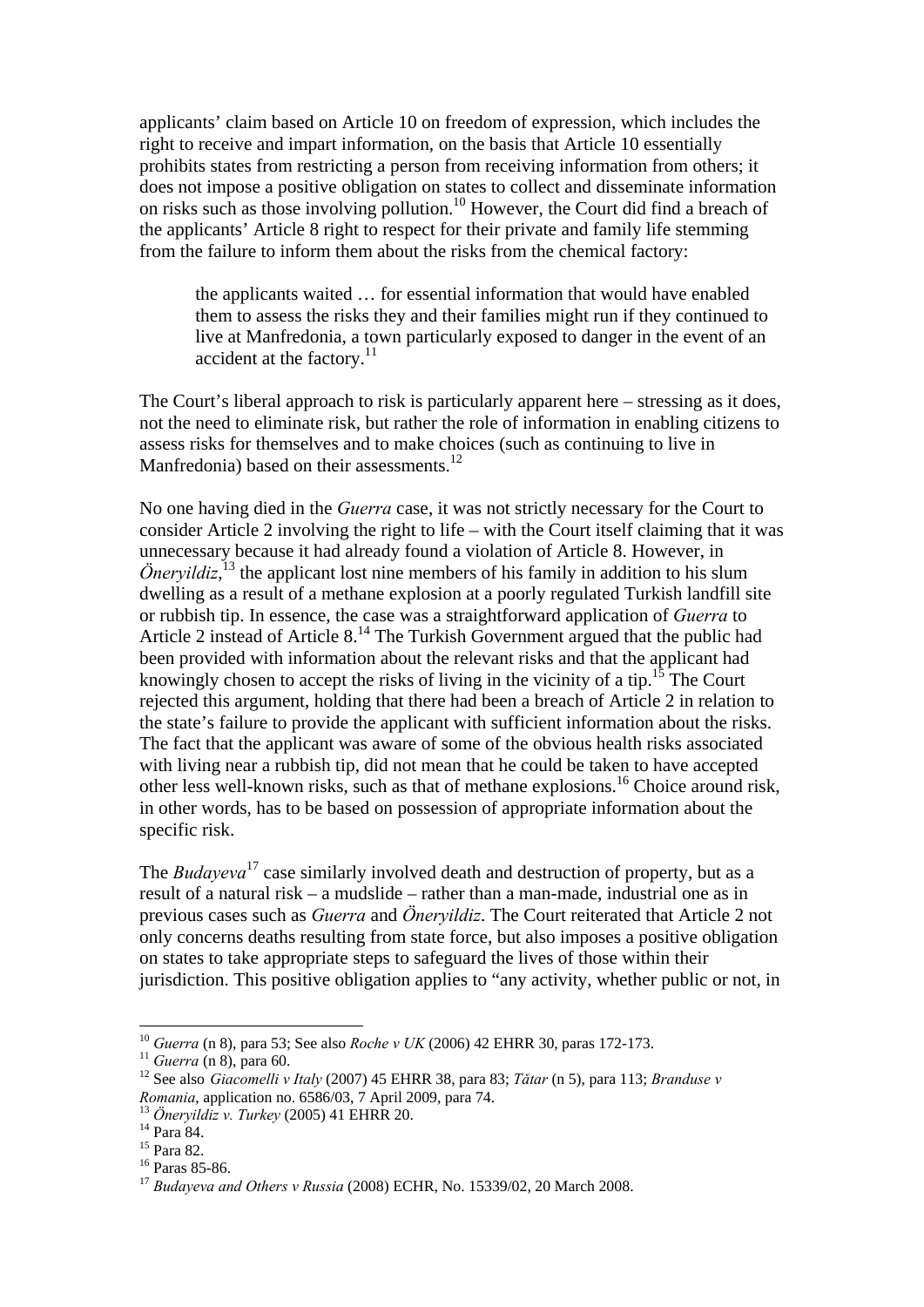which the right to life may be at stake".<sup>18</sup> Although the Court states that it applies in particular to 'industrial risks' or 'dangerous activities' such as waste sites in *Öneryildiz*, 19 it is implicit that the obligation also applies to activities and omissions to control natural risks such as mudslides, floods and so on as in the instant case.

The obligation of the state to safeguard the lives of those within its jurisdiction was held by the Court to include both substantive and procedural aspects.<sup>20</sup> The substantive aspect of the positive obligation is to take *ex ante* regulatory measures to control risk and to adequately inform the public about any *life-threatening* emergency;<sup>21</sup> the procedural aspect is to ensure that, if the risk transpires and deaths result, an *ex post* judicial inquiry is held.<sup>22</sup> Fleshing out the substantive obligation, the Court stated that, in the particular context of dangerous or risk activities:

"special emphasis must be placed on regulations geared to the special features of the activity in question, particularly with regard to the level of the potential risk to human lives. They must govern the licensing, setting up, operation, security and supervision of the activity and must make it compulsory for all those concerned to take practical measures to ensure the effective protection of citizens whose lives might be endangered by the inherent risks. *Among these preventive measures, particular emphasis should be placed on the public's right to information*, as established in the case-law of the Convention institutions. $^{1,23}$ 

As for the procedural aspect, the Court observed that "(t)he relevant regulations must also provide for appropriate procedures, taking into account the technical aspects of the activity in question, for identifying shortcomings in the processes concerned and any errors committed by those responsible at different levels."<sup>24</sup>

In relation to the substantive aspect, the Court was keen to stress that the state has a margin of appreciation in its choice of particular practical, preventive measures, <sup>25</sup> including the choice as to whether to take active steps to physically reduce the risk or to provide information instead.<sup>26</sup> The Court also emphasised that in difficult social and technical spheres involving priority-setting and resource allocation, states enjoy a wide margin of appreciation, with a wider margin applicable to activities associated with natural risks<sup>27</sup> than with dangerous activities of a man-made nature.<sup>28</sup>

<sup>18</sup> Para 130.

<sup>&</sup>lt;sup>19</sup> Para 130.

<sup>20</sup> Para 131.

<sup>&</sup>lt;sup>21</sup> The emphasis reflecting the Art 2 right. Cf also Art 8, considered below at n 113, where (more logically it would seem) information comes within the procedural aspect.<br><sup>22</sup> Para 131.

<sup>&</sup>lt;sup>23</sup> Para132, emphasis added.

<sup>24</sup> Para 132.

<sup>25</sup> Para 134.

<sup>26</sup> Paras 154-156.

<sup>&</sup>lt;sup>27</sup> Such as those, as in the case, involving a meteorological event (mudslide caused by excessive rainfall) – para 135.

<sup>&</sup>lt;sup>28</sup> Para 135. The margin of appreciation for states is also (as one might expect) larger in relation to property under Art 1 of Protocol 1 than under Art 2 of the Convention relating to life – see para 175.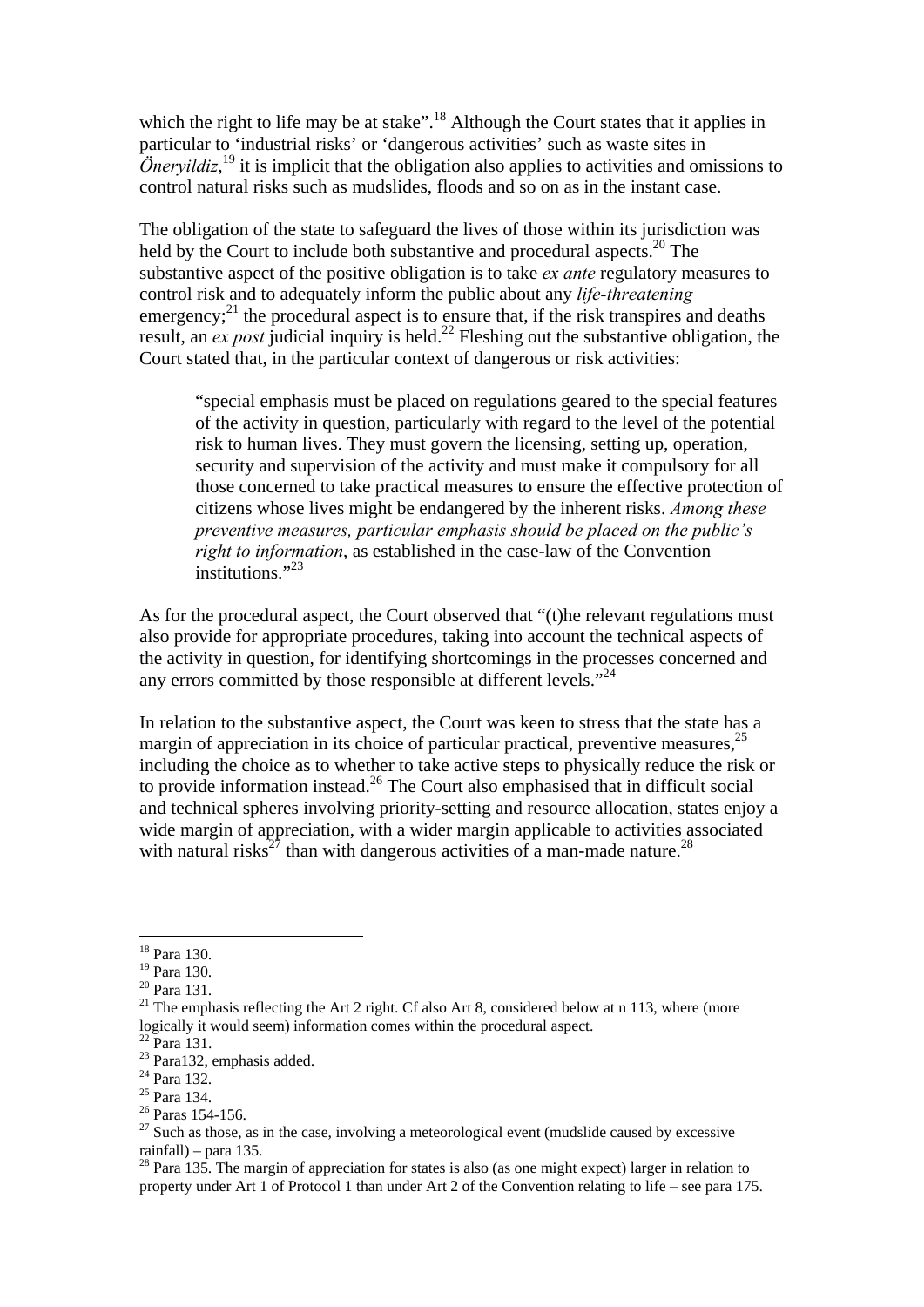In the event, the Court ruled that Russia was in breach, inter alia, of its Article 2 substantive obligation, by failing to inform the public about the risks from mudslides, which was identified as one of the "essential practical measures needed to ensure effective protection of the citizens concerned."29 There was no effective advance warning or evacuation order prior to the mudslide due to a failure to set up temporary observation posts in the mountains; there also appeared to have been no continuing evacuation order in place after the first mudslide to prevent residents from returning to their homes prematurely.<sup>30</sup>

## *A. Past Risk-Exposure Causation Cases*

Not all cases involving access to information on risk involve concrete, proven risks from industrial or natural hazards, where information on risk can ground a choice on whether and how to avoid it. There is another sub-set of the ECHR case law where individuals have been exposed to a toxic risk in the past and have developed a resulting fear or anxiety concerning this exposure which leads them to link their current health problems with it. Typically, they want access to information on the exposure incident and subsequent monitoring data to try to prove a causal link between their illnesses and the exposure. Thus, unlike in cases such as *Guerra*, where it was not disputed that the applicants were at present risk from the relevant factory, here, the very heart of the cases turns on a dispute about whether the applicants past risk exposure did in fact turn out to put them at risk of harm.<sup>31</sup>

In these cases, the Court's liberal, choice-based approach to information and risk does not really work in the same way: the information sought by the applicants will not enable them to avoid the risk, since the exposure event lies in the past; it may, rather, help them to come to terms with their exposure and reduce their associated fear or anxiety. Choice may still be relevant however: instead of enabling them to avoid the risk, here it becomes a matter of providing them with causal ammunition for the purposes of choosing to pursue compensation or welfare entitlements.<sup>32</sup>

The first such case dealt with by the Court was *McGinley and Egan*. 33 Both applicants were servicemen who had been within 60-70 miles of the UK Christmas Island atmospheric nuclear tests in the 1950s. During the tests, they were ordered to line up in the open and to face away from the explosions with their eyes closed and covered. $34$ Both applicants later contracted diseases – none classically associated with nuclear radiation – which they nevertheless perceived as having been caused by exposure to radiation at Christmas Island.35 Their human rights challenge before the ECtHR was

<sup>29</sup> Para 152.

<sup>30</sup> Paras 153-155.

<sup>31</sup> See eg *McGinley and Egan v UK* (1998) 27 EHRR 1, para 99, distinguishing *McGinley* from *Guerra* on the basis, *inter alia*, that it was not disputed that the applicants in *Guerra* were at risk from the factory in question. See also *Roche* (n 10), para 160.<br><sup>32</sup> The relevant information could also, conceivably, provide them with a choice as to potential medical

monitoring or treatment.

 $33$  (n 31).

 $34$  Para 10. The applicants contended that this was deliberate exposure for scientific purposes; the UK Government claimed it was to ensure that all personnel were seen to obey orders to look away.<br><sup>35</sup> In McGinley's case, there was evidence that he came to attribute his health problems to the exposure

after reading a series of press articles in 1982 about the potential health effects of the Christmas Island explosions – para 22.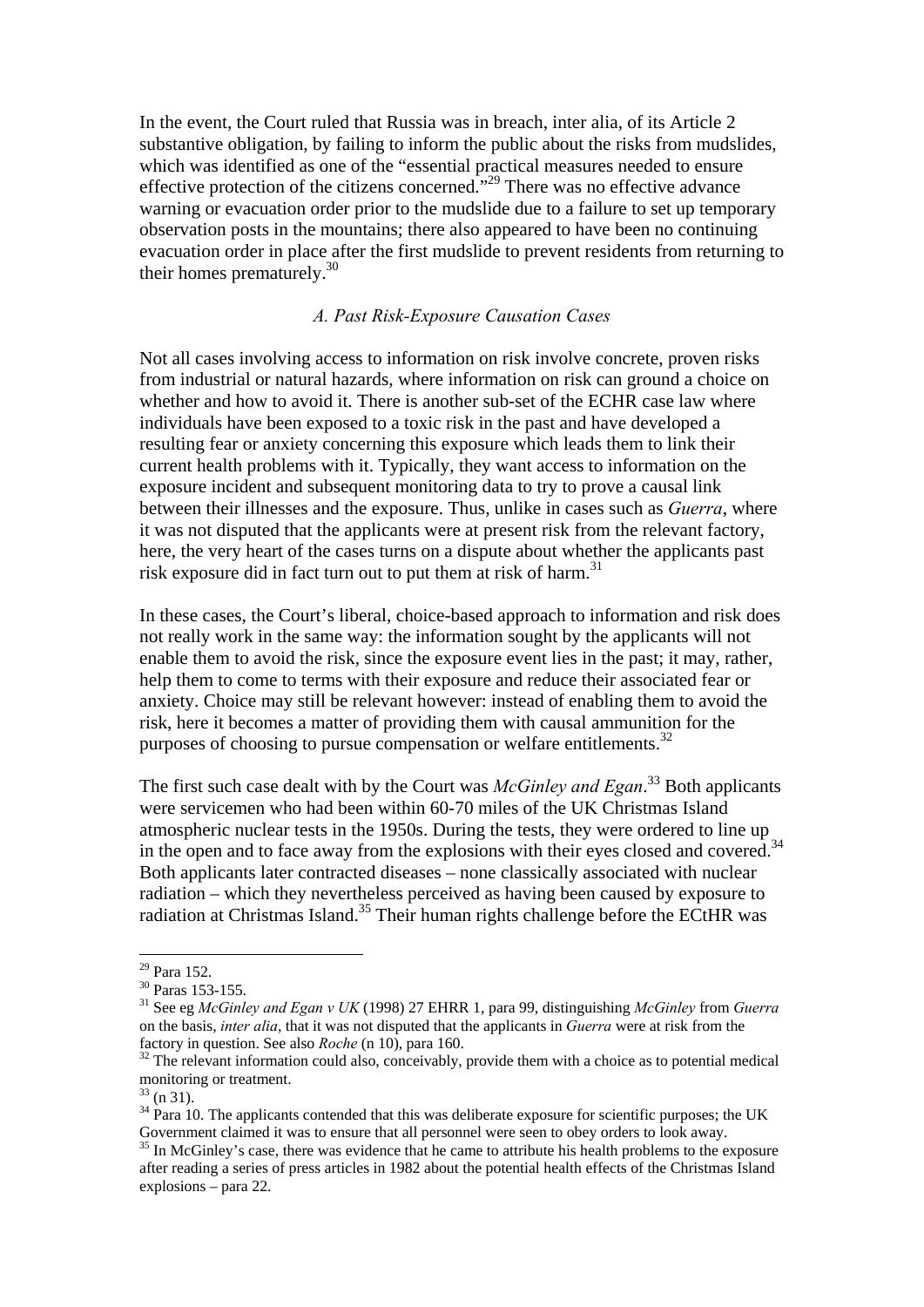not based on their exposure per se, as this took place before the UK had accepted the right of individual petition in 1966.<sup>36</sup> It was, rather, based on the UK Government's alleged failure to allow them access to information which might enable them to establish a causal link, for the purposes of claiming a war pension, between their presence at Christmas Island and their subsequent health problems.

The Court initially found that their complaint about access to information did raise an issue under Article 8:

The Court considers that … the issue of access to information which could either have allayed the applicants' fears in this respect, or enabled them to assess the danger to which they had been exposed, was sufficiently closely linked to their private and family lives within the meaning of Article 8 as to raise an issue under that provision.<sup>37</sup>

Having held that Article 8 was applicable, the Court proceeded to determine whether the UK had breached that Article. It stated that:

Where a Government engages in hazardous activities, such as those in issue in the present case, which might have hidden adverse consequences on the health of those involved in such activities, respect for private and family life under Article 8 requires that an effective and accessible procedure be established which enables such persons to seek all relevant and appropriate information.<sup>38</sup>

However, it then ruled that the relevant national pension tribunal rules did provide a sufficient discovery procedure which would have enabled the applicants effectively to secure access to the relevant documents they were seeking.<sup>39</sup> For that reason, there was, in the end, held to have been no violation of Article  $8^{40}$ 

In *Roche*,<sup>41</sup> the applicant was a serviceman who had, in 1963, been subjected to the infamous nerve gas experiments at Porton Down, the UK's chemical and biological warfare research establishment. Like the applicants in *McGinley*, Roche had developed health problems, none of which were thought by his doctors to be associated with his earlier exposure to nerve gas. Again, Roche was not complaining of the exposure per se, but rather, inter alia, about inadequate access to information about the tests performed on him at Porton Down. Since Roche too had been involved in applying for a services pension, the UK Government argued that, as in *McGinley*, the pension tribunal rules provided an effective and accessible procedure enabling access to all relevant and appropriate information.<sup>42</sup>

The Court reiterated its observation from *McGinley* to the effect that access to information, which could either have allayed the applicant's fears or enabled him to

<sup>36</sup> Para 64.

<sup>37</sup> Para 97.

<sup>38</sup> Para 101.

<sup>39</sup> Para 102.

 $^{40}$  Para 103.<br> $^{41}$  (n 10).

<sup>41</sup> (n 10). 42 *Roche* (n 10), para 149.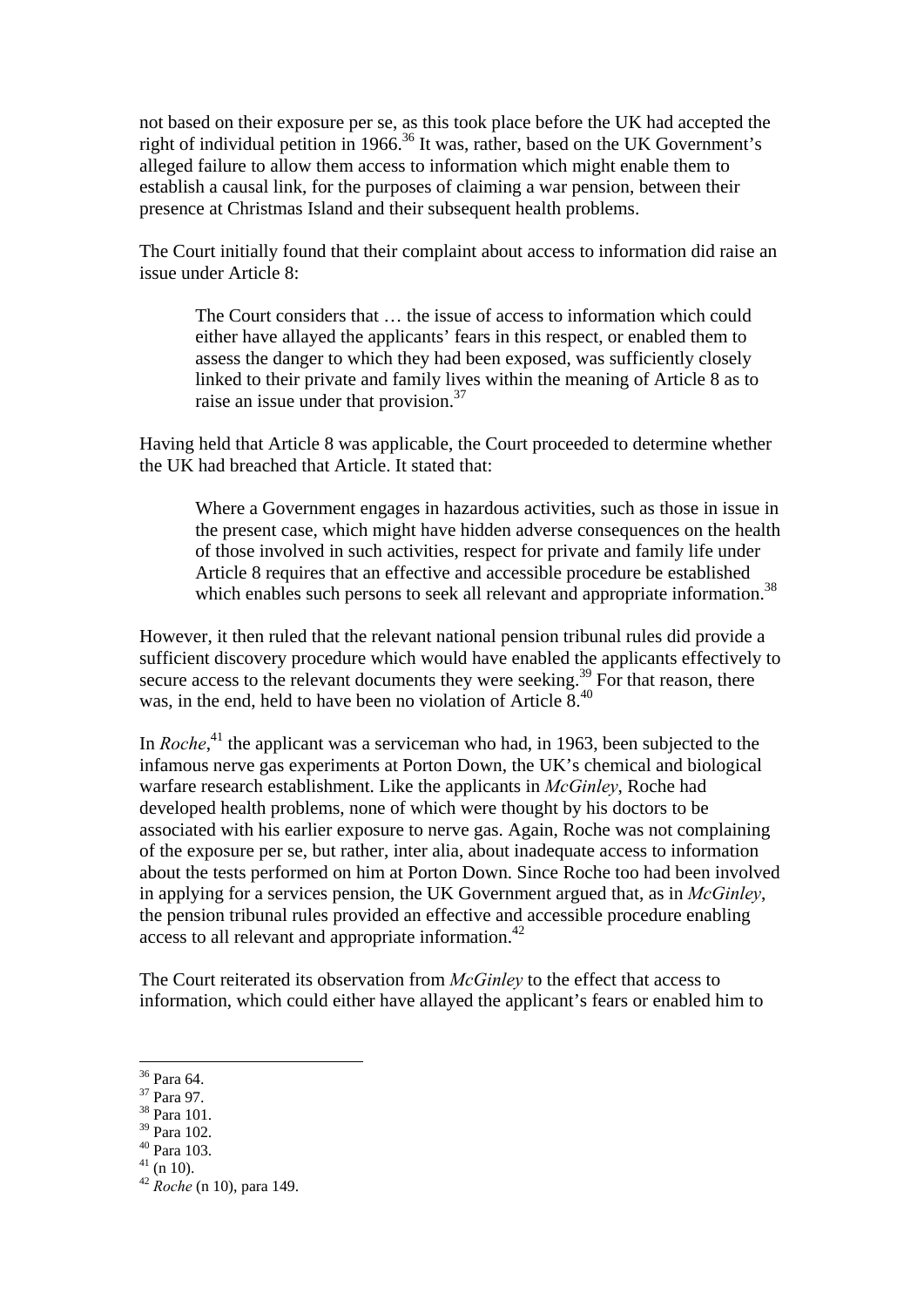assess the danger, raised the issue of his right to a *private* life under Article 8.43 Again, based on *McGinley* above, it also stressed the need for "an effective and accessible procedure" enabling the applicant to secure access to "all relevant and appropriate information" adding, based on *Guerra*, that this was needed "to allow him to assess any risk to which he had been exposed during his participation in the tests".44 However, it distinguished *McGinley* in finding that there had been a breach of Article 8 in relation to the present applicant. It was not convinced by the Government's argument concerning the pension tribunal rules:

the essential complaints of Mr McGinley and Mr Egan and the present applicant are not comparable. The search for documents by the former was inextricably bound up with their domestic applications for pensions in respect of illnesses they maintained were caused by their participation in nuclear tests. In contrast, the present applicant had made numerous attempts to obtain the relevant records … independently of any litigation and, in particular, of a pension application. Indeed, even when he applied for a pension in 1991, he continued to seek documents in parallel with that application since the Rule 6 procedure was not, in any event, available at first instance. If the present applicant appealed to the PAT it was because he felt constrained to do so in order to make his Rule 6 request for documents following the judgment of this Court in *McGinley and Egan*. 45

On one level, one might claim, as the Court does here, that the cases are indeed different and that *McGinley* turns on its own particular facts which led the Court to find no information-denying breach of Article 8 there. However, the dates of the cases perhaps point to a more systemic (though speculative) explanation for the difference in outcomes, with the Court adopting a more stringent approach to access to information in *Roche*. *McGinley* was decided on 9 June 1998. The Aarhus Convention was adopted on 25 June 1998 and came into force on 30 October 2001, with *Roche* decided in 2005. In other words, the Aarhus right of access to information may have been one factor which influenced the Court in finding an information-related breach of Article 8 in *Roche* in a way they had not done in the pre-Aarhus *McGinley* case.

The *LCB* case is also worth mentioning here. Like the *McGinley* case in this section, it involved exposure to radiation at Christmas Island. However, the applicant in *LCB* was not the serviceman, but rather his daughter, who had contracted leukaemia – she claimed, as a result of her father's pre-paternal exposure to radiation. The applicant argued that, had the State provided her parents with information on the extent of her father's exposure to radiation and monitored her health from infancy, she would have been in a position to have her leukaemia diagnosed and treated earlier and thus more effectively.<sup>46</sup> To analyse this in liberal choice terms, lacking such information curtailed her family's ability to make effective, early treatment choices.

In failing to provide this information, the State had, the applicant argued, breached Article 2 on the right to life. However, the Court found no such breach. First, it was

<sup>43</sup> Cf private *and* family life in *McGinley*. The Court in *Roche* considered it unnecessary to consider the separate issue of family life (para 155).

<sup>44</sup> *Roche* (n 10), para 162. 45 Para 164.

<sup>46</sup> *LCB v United Kingdom* (1999) 27 EHRR 212, para 29.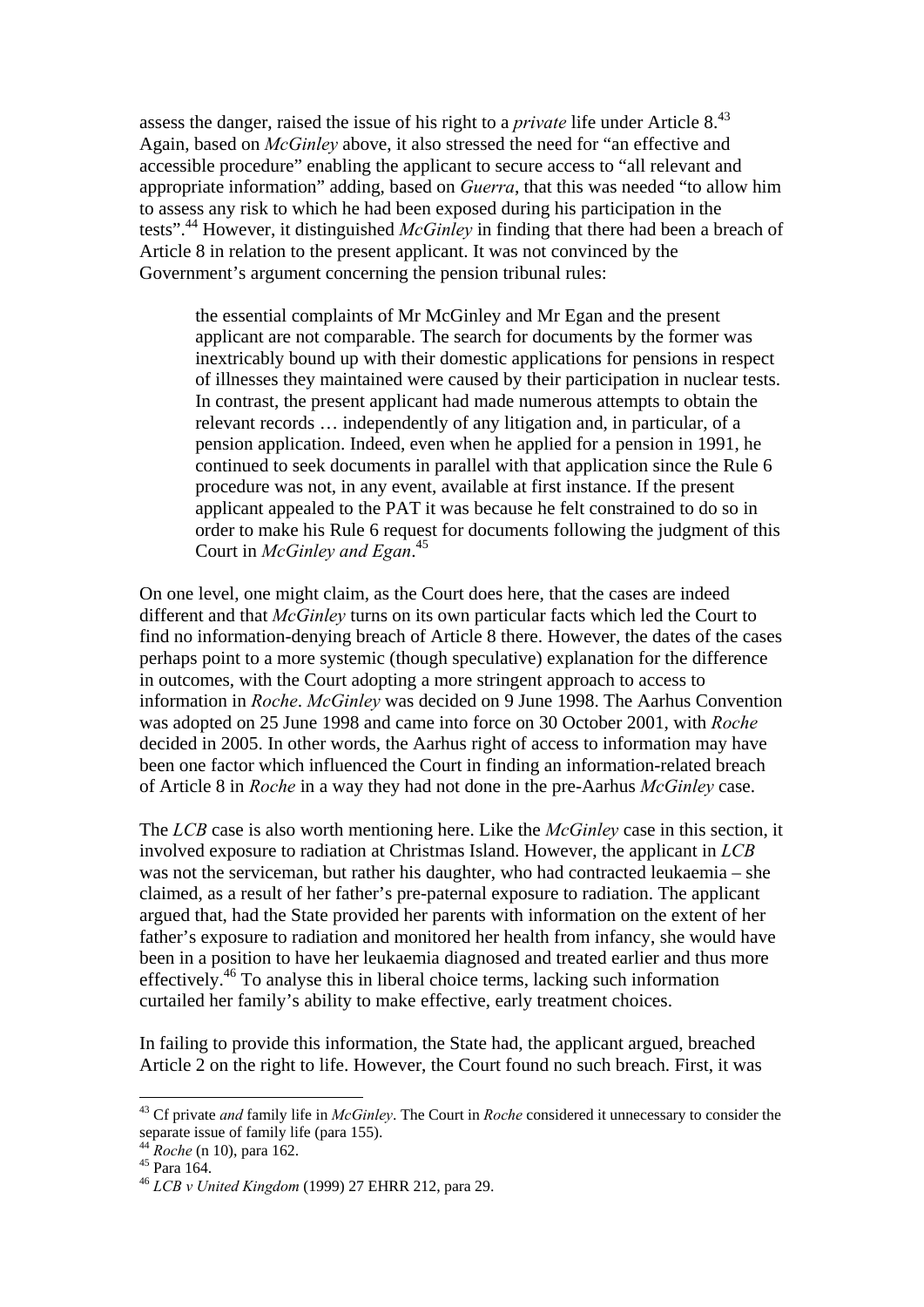not clear that the State possessed information, at the relevant time, which would have led it to believe that the father had been exposed to dangerous levels of radiation. $47$ Second, even if it had possessed such information, the State could only have been expected to advise the parents of the risk and to monitor the child's health if it had appeared likely at the time that pre-paternal exposure to radiation could cause subsequent health risks in the father's children.<sup>48</sup> The Court dismissed this – referring to the UK domestic *Reay and Hope*<sup>49</sup> case in which no causal link between childhood leukaemia and pre-paternal exposure to radiation had been established. Finally, the Court held that it was in any event uncertain whether monitoring of the applicant's health *in utero* and from birth would have led to earlier diagnosis and treatment so as to reduce the severity of her illness.<sup>50</sup> Nevertheless, in relation to this last point, the Court observed, obiter, that it was perhaps arguable that:

Had there been reason to believe that she was in danger of contracting a lifethreatening disease owing to her father's presence on Christmas Island, the State authorities would have been under a duty to have made this known to her parents whether or not they considered that the information would assist the applicant. $51$ 

The *LCB* judgment was delivered on the same day as that in *McGinley* – the 9 June 1998 – and, like *McGinley*, one must wonder about its status as a judgment post-Aarhus. However, it also seems out of line with the narrower reading of *McGinley* and *Roche*. After all, in those cases, the Court appeared to accept that the applicants' right to access information lay in order to alleviate, for example, their uncertainty and anxieties over the origins of their current health problems. In neither did the Court require the applicants to prove that their health problems were caused by their earlier exposure: indeed, the whole point of providing access to the relevant information would be either to enable them to establish such causation or else, more likely, to put their minds at rest as far as possible, by revealing that there was unlikely to be any association between their current health problems and the exposure incident. If that was true there, why then should the applicant in *LCB* have been required to establish a causal relationship between her disease and her father's exposure to radiation? Could it not be argued that she too might have benefited from accessing any relevant information on, say, her father's exposure, just to put her mind at rest that this was not the cause of her leukaemia?

The recent case of *Tǎtar v Romania*<sup>52</sup> is one that could conceivably fit into this section, or the one before, though it does not exactly sit comfortably in either. The case involved the well-known 'Baia Mare' gold mine pollution incident, where breach of a dam led to significant water pollution from cyanide. The applicants, father and son, who lived in the vicinity of the mine, were concerned about the health effects of the cyanide process employed by the mine operators and alleged that it had aggravated the son's asthma. Although the Court did in the end rule that there had

 $47$  Para 41.

<sup>&</sup>lt;sup>48</sup> Para 38. As DeMerieux notes, this requirement for near certainty before taking action seems out of line with the precautionary principle  $(n\ 1, 543)$ .

<sup>49</sup> Para 39.

 $^{50}$  Para 40.

 $51$  Ibid.

 $52$  (n 5).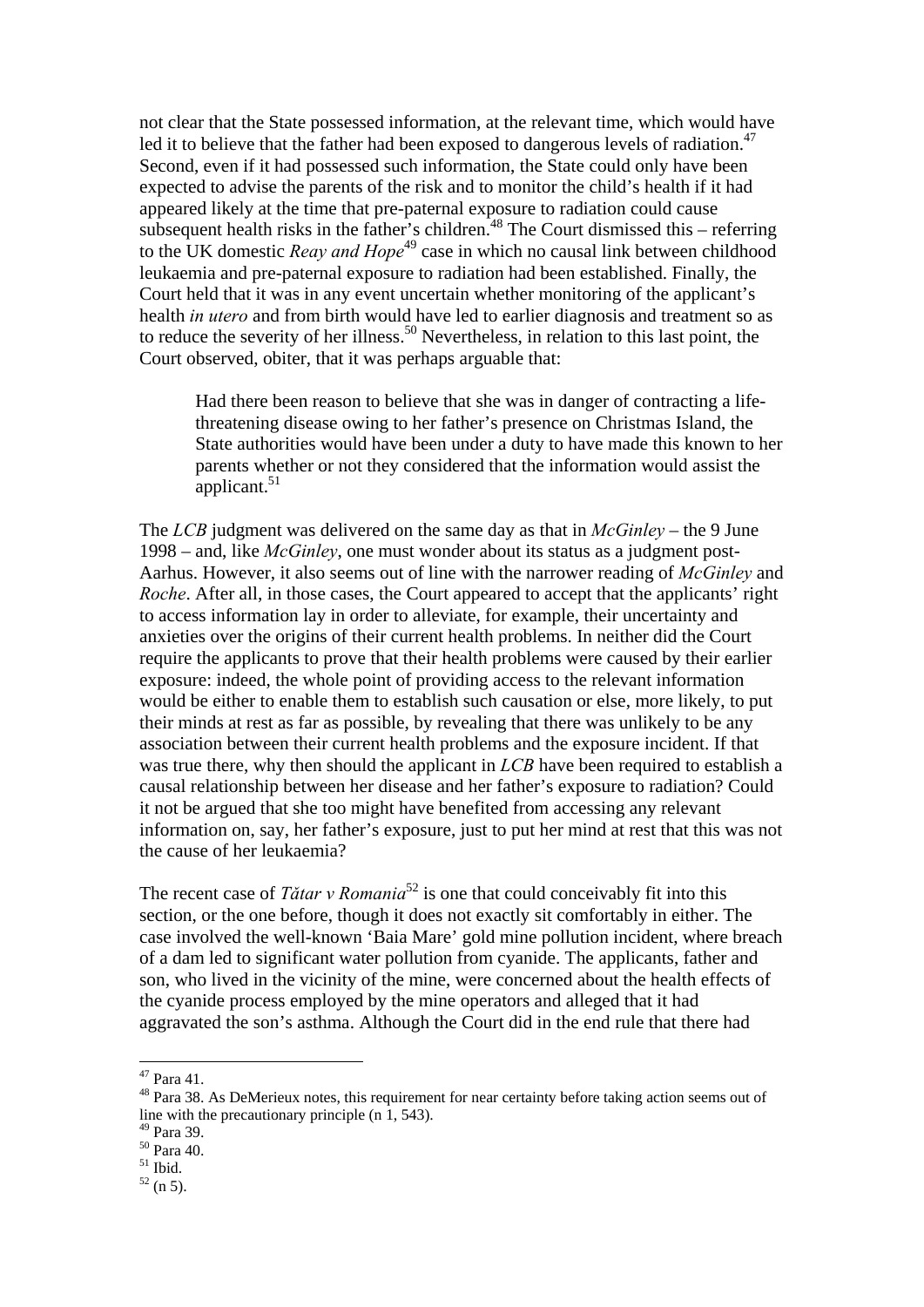been a breach of Article 8, inter alia because of a *Guerra*-type failure to provide citizens with information on the risks from the operation, it was not prepared to endorse the asthma-related element of the claim. The case is not on all fours with the other, military-related cases in this section in that the applicants in *Tǎtar* were not, as in those cases, seeking allegedly withheld information as a basis for attempting to prove the cause of the disease. However, it does bear some resemblance to them insofar as there was an allegation of a causal link between exposure (in this case, continuing, since the mine continued to operate after the disaster) and disease. In other words, in terms of it being an information case, it more closely resembles the *Guerra* type than the *McGinley* type. Nevertheless, it has the perception of risk hallmarks of the *McGinley* type because the perception was that the asthma was exacerbated by the mine operation. In rejecting this part of the claim, the Court was not prepared to rely on epidemiological evidence of a certain increase in cases of respiratory disease in the area as a means of establishing causation.<sup>53</sup>

### *B. Choice*

We have already seen in *Öneryildiz* above, an argument rejected by the Court that the applicant was in possession of information about the risk and effectively chose to stay residing near the tip and thus to accept the risk. There, this argument by the state failed because the Court did not believe that the applicant was appropriately informed about the particular risk associated with methane. Similar arguments have been made in other risk cases. In  $Fadayeva^{54}$  for example, the applicant was complaining of a violation of her rights under Article 8 caused by excessive air pollution from a Russian steelworks. The applicant was housed within the so-called 'sanitary security zone' near the plant, where breaches of the relevant air quality standards meant that, under Russian law, no-one should be living. The Government argued, inter alia, that the applicant had moved into her flat within the sanitary zone "of her own free will and that nothing prevented her from leaving it. Moreover, she could always privatise the flat and then sell it in order to purchase housing in another district of the city.<sup> $55$ </sup> However, the Court was far from convinced by this argument. While it accepted that it was material that the applicant had, in effect, moved to the nuisance, knowing the environmental situation was bad, given the shortage of housing at the time, the Court held that the applicant really had no choice other than to accept the flat she had been offered.56 In addition, the Court stated that, "due to the scarcity of environmental information at that time, the applicant may have underestimated the seriousness of the pollution problem".<sup>57</sup> There was thus no sense in which the applicant could herself be considered responsible for the air pollution risks of which she was complaining.<sup>58</sup>

As for her ability to move away in more recent years since the demise of the Soviet system and the ability to rent or buy property in the private sector, while theoretically not prevented from moving, the Court recognised that, given her income and the relative costs of her current accommodation when compared with private sector

 $\overline{a}$ 

 $^{58}$  Ibid.

<sup>&</sup>lt;sup>53</sup> Ibid, para 106. Cf the partially dissenting judgment of Judge Gyulumyan.

<sup>54</sup> *Fadeyeva v Russia* (2007) 45 EHRR 10. 55 Para 112.

<sup>56</sup> Para 120.

 $57$  Ibid.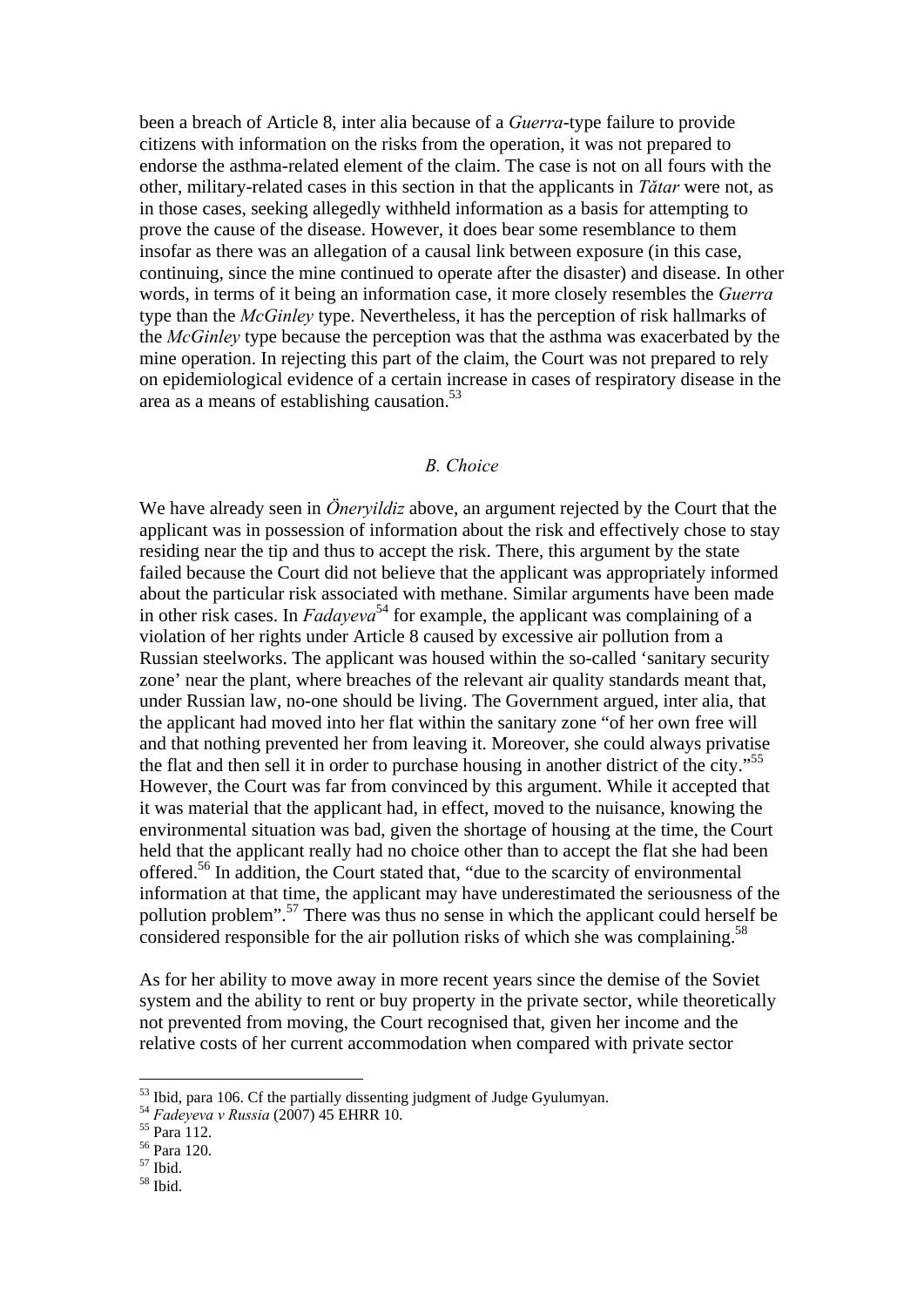alternatives, in practice, moving would be very difficult.<sup>59</sup> Thus, choice is acknowledged by the Court as being economically determined; choice, in other words, depends not just on having access to appropriate information resources about risk, but also on having appropriate financial resources to be able to avoid it.

Although not a risk case as such, it is worth mentioning the *Hatton*, 60 aircraft noise case at this point, as that too involved issues of residential choice. In rejecting the applicants' allegation that UK government policy on night flights at Heathrow Airport violated their rights under Article 8, the Grand Chamber of the Court noted, inter alia, that house prices in the applicants' area had not been adversely affected by the nighttime aircraft noise. The Court considered it "reasonable, in determining the impact of a general policy on individuals in a particular area, to take into account the individuals' ability to leave the area<sup>",  $61$ </sup> and went on to observe that:

Where a limited number of people in an area (2 to 3% of the affected population, according to the 1992 sleep study) are particularly affected by a general measure, the fact that they can, if they choose, move elsewhere without financial loss must be significant to the overall reasonableness of the general measure.<sup>62</sup>

While these observations were made in a (noise) pollution case rather than a risk one, it seems clear that they would also apply in risk cases. In many ways, *Hatton* is simply the flip-side of *Fadayeva*: in the latter case, moving was economically unrealistic, whereas in *Hatton*, moving away was a realistic economic proposition. The applicants had no doubt paid a reduced price for their houses on moving to the area to reflect the considerable, existing Heathrow noise; any increase in night-time noise would very likely produce only a marginal, if any, effect on house prices and would not deter self-selecting buyers with a tolerance for noise. In any event, the liberal choice overtones of *Hatton* are clear: the Court is not prepared to conclude that pollution (or risk) has interfered with an individual's rights where that person has a reasonable choice to move and avoid it. $^{63}$ 

III. Public Concern, access to justice and imminent risk

In cases such as *Guerra*, public concerns over risk were undoubtedly objectively wellgrounded, given the history of trouble from the relevant plant. In others, such as *McGinley*, *Roche* and *LCB*, there was arguably more of a disconnect between the applicants' perceptions of the relevant, *past* risks to which they had been exposed and the scientific evidence about the (un)likely connection with their current health problems. However, the Court – particularly in *Roche* – was rightly sensitive to these perceptions given the infamy of the relevant incidents in the public imagination. There is yet another set of cases in which a section of the public is concerned about *present* risks, such as nuclear power stations, in a way that is out of line with majority scientific and political opinion. This may be because their perception of the relevant

<sup>59</sup> Para 121.

<sup>60</sup> *Hatton v UK* (2003) 37 EHRR 28. 61 Para 127.

 $62$  Ibid.

 $63$  For academic endorsement of such a liberal approach to location, see further Miller (2003) (n 1).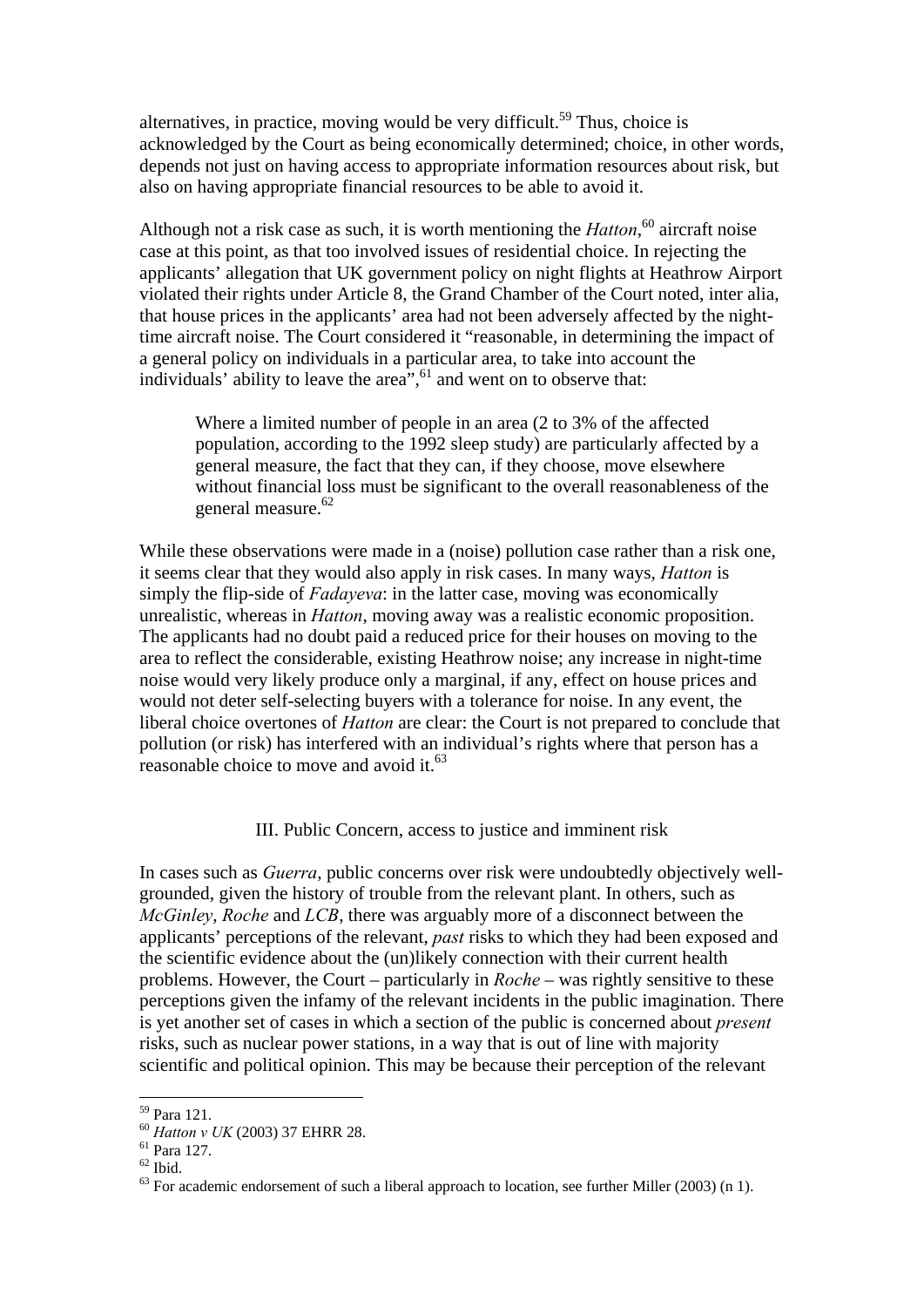risks is guided by certain factors beyond mere statistical probabilities, taking into account, for example, issues such as lack of control and irreversibility.<sup>64</sup> Very often with such cases, the applicants are not seeking information on the relevant risk, as they are more than likely to contest the scientific accuracy of this in any event and thus it will not help them to make liberal choices about it. What they are typically seeking is, rather, the ability to judicially review the decision to grant authorisation to the relevant risk activities.

The Court's initial attitude to such cases appeared, from the *Zander*<sup>65</sup> case, to be quite favourable. That case involved a decision by the Swedish Licensing Board to renew a permit for a landfill close to the applicants' well from which they obtained their water supply. The applicants had demanded that, in the light of previous water pollution incidents involving cyanide contamination, the permit not be renewed without an obligation being imposed to supply them with drinking water free of charge, as a precautionary measure. The Licensing Board refused this demand – a decision upheld by the Government on appeal – because of the lack of a likely pollution pathway between the landfill site and the well; nevertheless, as a precautionary measure, the authorities did impose stringent monitoring requirements on the company regarding water quality in the well. Under Swedish law at the time, it was not possible to have the Government's decision on appeal judicially reviewed by an independent tribunal or court,<sup>66</sup> and the applicants argued before the ECtHR that this was in breach of their rights under Article 6, which provides that, "(i)n the determination of his civil rights and obligations … everyone is entitled to a … hearing … by [a] … tribunal". This was a classic case in which the applicants' perceptions of the relevant risks were out of line with those of the authorities. The scientific evidence suggested that there was no likelihood of pollution of the well by the landfill site. Nevertheless, despite this, the applicants lived "in fear of pollution of the well" and, as a result, collected drinking water elsewhere – "in buckets, cans and bottles".<sup>67</sup> The Swedish Government had argued against applying Article 6, on the grounds that States would, as a result, be obliged "to introduce a multitude of comprehensive court remedies, covering a wide range of environmental matters, in order to deal with complaints by large numbers of plaintiffs about exposure to potential, not just actual risks of damage."68 However, this did not find favour with the Court, which held that there had indeed been a violation of Article 6.

This initial sign of promise for applicants seeking judicial review in public concern risk cases was, however, subsequently dealt a blow in two Commission cases<sup>69</sup> and in two further cases involving the Court. In the *Tauira v France* case,<sup>70</sup> the applicants were residents of French Polynesia who had in the past worked on or currently lived between 400km and over 1000km away from the Mururoa Atol, where France was resuming underground testing of nuclear weapons. Their applications alleged

<sup>64</sup> See P Slovic 'Perception of Risk' (1987) 236 *Science* 280; and C Sunstein *Risk and Reason* (Cambridge, CUP, 2002); N Stanley 'Public Concern: The Decision-Makers' Dilemma' (1998) *JPL*  919, provides a helpful analysis in a UK planning law context.

<sup>65</sup> *Zander v Sweden* (1994) 18 EHRR 175. 66 Para 29.

<sup>67</sup> Para 31.

<sup>&</sup>lt;sup>68</sup> Para 23. As Demerieux (n 1, 556) states, this does indeed represent "a vivid articulation of the potential of Article 6(1) as an article from which to derive procedural environmental rights."  $^{9}$  Prior to the change in 1998, introduced by Protocol 11, to a single, Court system.

<sup>70</sup> *Noel Narvii Tauira and Eighteen Others v France* (1995) 3 IELR 774.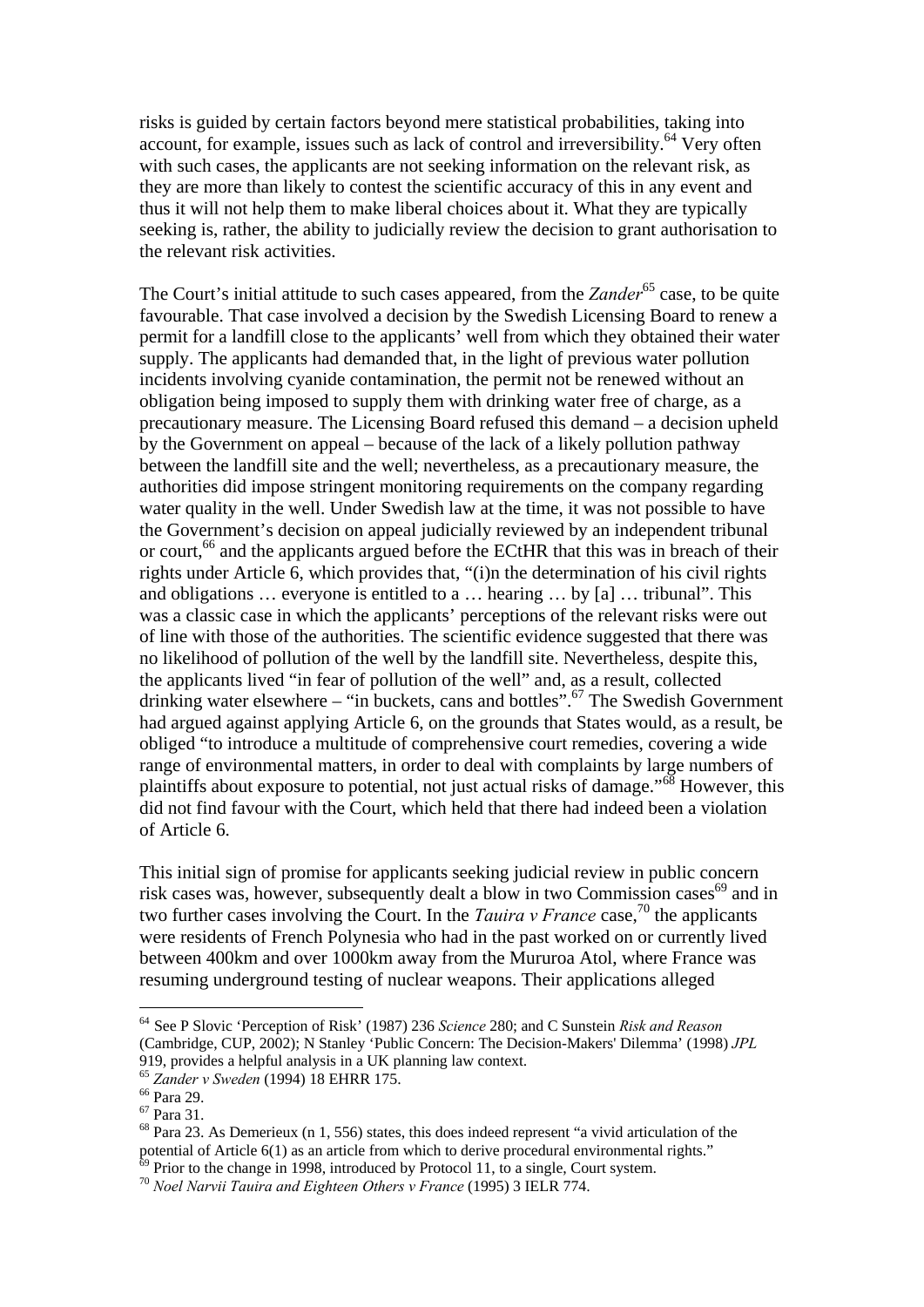breaches of a range of Articles under the Convention, including, inter alia, Articles 2, 3.<sup>71</sup> and 8, and Article 1 of Protocol 1 (though at first sight, strangely perhaps, not Article 6). However, the Commission rejected their claim on the basis that the applicants could not be considered 'victims' for the purposes of the general admissibility Article 25 (now 34). The Commission held that it was insufficient merely to invoke the risks inherent in the use of nuclear power in order to claim to be victims, "as many human activities generate risks."72 The applicants needed to provide evidence to show a sufficient degree of probability of damage that was not too remote. According to the Commission they had failed to do so, observing that "the resumption of the tests has had only potential consequences which are too remote to be considered to be an act directly affecting their personal situation."<sup>73</sup> On one level, it is difficult to be too critical of the Commission's ruling in this case, not least because the evidence put forward by the applicants on issues such as their health, effects on their property values and the risks from eating contaminated migratory fish, was all rather insubstantial. However, this is perhaps to miss the point: the Commission seemed to be looking for evidence of harm, whereas the applicants were really concerned by the lack of procedural integrity involved in France's decision. As part of their Article 2 case, the applicants had, for example, drawn attention to the lack of an environmental impact assessment<sup>74</sup> or opportunity for public participation<sup>75</sup> before the decision to resume testing was taken. Similarly, they contested the French Government's argument that they had failed to exhaust domestic remedies by pointing to Greenpeace's signal failure in the claim it had brought in the French domestic courts: that case had shown that it was pointless for the applicants to bring a domestic case themselves because it would be doomed to fail in the same way. However, the fact that they had failed to bring domestic proceedings at all perhaps explains why the applicants felt unable to claim a breach of Article 6 in the end – unlike all of the other cases in this section.

In *L*, *M* and *R v Switzerland*,<sup>76</sup> the applicants were concerned about the risks from accidents involving rail transport of nuclear waste. They lived near to a railway station goods yard through which the relevant material was transported, and had sought to challenge authorisation of the transport in domestic proceedings. However, the Swiss Federal Court denied them standing on the basis that the risk for those living along the transport line was not significantly higher than that faced by the population in general. The applicants complained, inter alia, that they had been denied access to court resulting in a breach of Article 6, and also that the risks from the transportation of nuclear waste were such that to authorise them would involve a breach of Article 2 and the right to life. The Commission dismissed both claims. In relation to Article 6, it held that it was not unreasonable for the Swiss Court to have adopted the approach which it had taken towards standing, observing that it "clearly did not exclude that in circumstances where an applicant could demonstrate an extraordinary and concrete danger, he would be granted standing in such

 $71$  In relation to Art 3, the applicants contended that their feelings of fear and anxiety in connection with the tests meant that they had suffered inhuman and degrading treatment within the terms of the Art.<br><sup>72</sup> (n 70), 798.

 $73$  (n 70), 799.

 $74$  Though one was not legally required for such military testing under EU law.

 $75$  Eg through a public inquiry.

<sup>76</sup> *L, M and R v Switzerland* (1996) 22 EHRR CD130.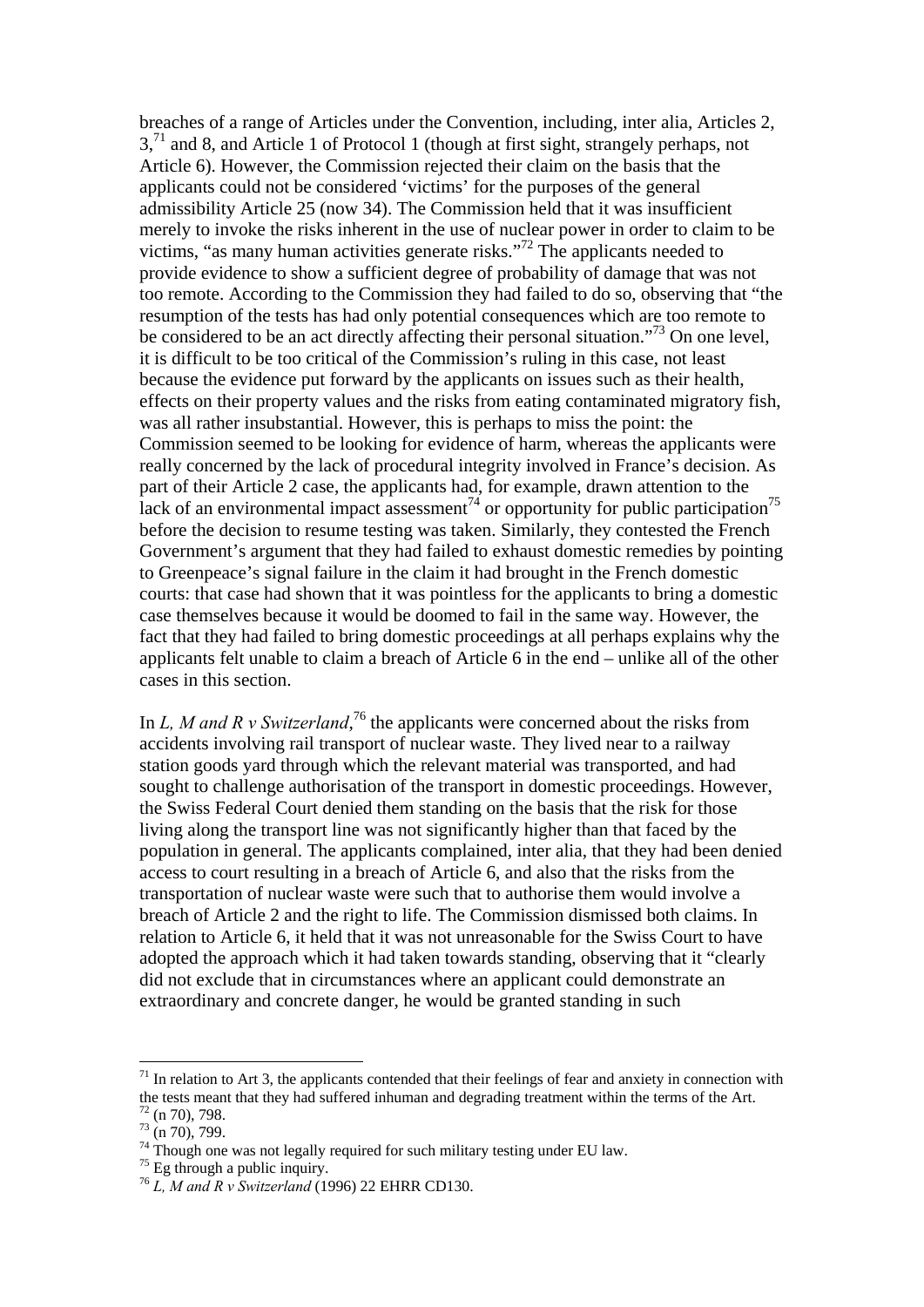proceedings."<sup>77</sup> It could not therefore be said that the essence of the right of access to court within Article 6 had been impaired.

As for Article 2, the Commission drew attention to the fact that the decision of the Swiss authorities had ensured that the transports were carried out in conformity with relevant national and international safety norms on carriage. The Commission regarded this as precautionary enough for the purposes of protecting life under Article 2: no further protection for individuals living near the transport routes was required by the Swiss authorities.

While the decision on national standing laws is probably technically unimpeachable on the basis of Aarhus – since the latter's provisions on access to justice do not technically require liberalisation of such  $1$  aws<sup>78</sup> – it is arguably contrary to the spirit of Aarhus insofar as the applicants in *L, M and R* were effectively denied access to judicial review.79 To point out that their degree of concern over the relevant transport risks seemed out of line with the scientific and technical opinion enshrined in the international transport safety norms is to miss the point: they contested the science underpinning those norms and all that they were seeking was an opportunity to air that in domestic proceedings. In recent times, challenges to the scientific basis of decisions have become the bread and butter of case law in many settings: $80$  it should not be regarded as an unusual request; indeed the ability to challenge potentially arbitrary decisions via judicial review ought to be regarded as a cornerstone of the rule of law.

Moving on to consider decisions by the Court, the *Balmer-Schafroth*<sup>81</sup> case involved an application by the operator of a nuclear power station for the extension of its operating licence and an increase in production output. The applicants were local residents, living within 4-5 kilometres of the plant, who were concerned that it was outdated in its design and construction and thus posed a greater than usual risk.<sup>82</sup> Their objections were rejected by the Swiss Federal Council, which proceeded to grant the relevant licence and production increase on the basis that older plant could be modernised and maintained so as to operate quite safely.<sup>83</sup> The applicants argued before the ECHR that there had been a breach of Article 6 because they had been unable to secure a ruling by an independent tribunal on their objections; $^{84}$  the case had only been determined by the Federal Council which was part of the Swiss executive.

 $77$  Ibid, para 1.

<sup>78</sup> See further C Schall 'Public Interest Litigation Concerning Environmental Matters before Human Rights Courts: A Promising Future Concept?' (2008) 20 *JEL* 417, 437-438.<br><sup>79</sup> On the distinction between technical compliance and compliance with the spirit, see Schall, ibid,

<sup>437-441.</sup> 

<sup>80</sup> See eg EU law with cases such as Case T-13/99 *Pfizer Animal Health SA v Council* [2002] ECR II-3305 involving challenges based on the precautionary principle (on which see further below, n 89). Of course standing before the ECJ for non-commercial applicants is also a problem there.

<sup>&</sup>lt;sup>81</sup> Balmer-Schafroth and Others v Switzerland (1998) 25 EHRR 598. DeMerieux points out that it is hard to see how the nuclear cases like *Balmer* can be distinguished from *Zander* (which was not mentioned in them), except insofar as they relate to nuclear power which is more of a matter of highpolitics (n 1, 548, 554).

 $82$  Paras 7-9.

<sup>83</sup> Para 11.

<sup>84</sup> Para 27.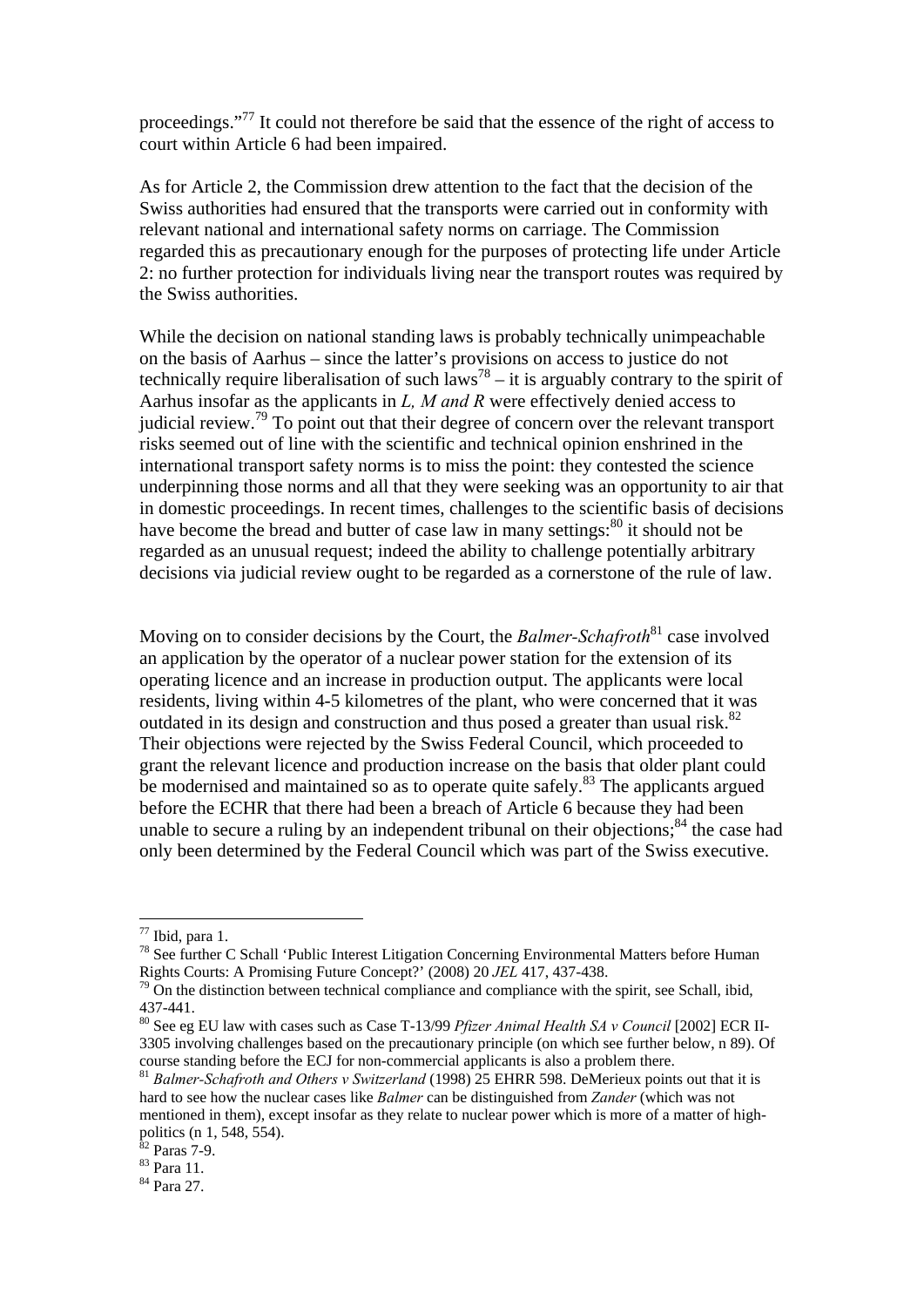The Court held that Article 6 was not applicable because the applicants had failed to show that the outcome of the Federal Council's decision was directly decisive for the right they asserted (to have their physical integrity adequately protected from the risks of nuclear energy).According to the Court:

they failed to show that the operation of Mühleberg power station exposed them personally to a danger that was not only serious but also specific and, above all, imminent. In the absence of such a finding, the effects on the population of the measures which the Federal Council could have ordered to be taken in the instant case therefore remained hypothetical.<sup>85</sup>

There was, however, a powerful 7-judge, dissenting opinion in the case.<sup>86</sup> This stressed that it was not the government policy decision to have nuclear power that was being challenged by the applicants, but rather the "lack of any means of securing a review of the safety of the operating conditions when the operating licence was renewed."87 The dissenting judges felt that it was unwise to leave the executive unchecked in such a sensitive area as nuclear power, arguing that "(p)eople are entitled to adequate judicial review."88 They observed that the applicants had pointed to a sufficient risk faced by them which would give rise to damage, citing the applicants' submission that only those like them living in the direct vicinity of the plant had been given iodine tablets to take in the event of an emergency. The precautionary principle, which argues in favour of taking action even in the face of uncertain risks, $89$  was also mentioned in support of the applicants' case.

Much the same factual situation – this time relating to another ageing nuclear power station – came before the ECtHR again in *Athanassoglou*.<sup>90</sup> Here, the applicants were careful to emphasise that the case was not simply a political challenge to nuclear power in general; they were, rather, seeking to challenge the legality under national law of the particular licensing decision at hand, and this could only be satisfactorily examined by an independent tribunal or court.<sup>91</sup> However, the Court appeared to think otherwise, suggesting that the nature of the applicants' challenge was indeed against nuclear power in general.<sup>92</sup> The applicants also contended that a serious risk should be sufficient for the purposes of Article 6 and that there should be no need for the risk to be imminent.<sup>93</sup> Alternatively, the applicants appear to have claimed that there was new evidence that had come to light since *Balmer-Schafroth* – in the shape of a recent report from the Institute for Applied Ecology in Darmstadt – to establish a serious and immediate danger. The Court stuck resolutely to the requirement to show an imminent

<sup>85</sup> Para 40.

<sup>&</sup>lt;sup>86</sup> As well as 1 further, separate one.

<sup>87</sup> Dissenting opinion, para 42.

 $^{88}$  Ibid.

<sup>&</sup>lt;sup>89</sup> On the precautionary principle, see further eg E Fisher 'Is the Precautionary Principle Justiciable?' (2001) 13 *JEL* 315; N de Sadeleer *Environmental Principles: From Political Slogans to Legal Rules* (Oxford, OUP, 2000); J Scott 'The Precautionary Principle Before the European Courts', in R Macrory (ed) *Principles of European Environmental Law* (Groningen, Europa, 2004); V Heyvaert 'Facing The Consequences of the Precautionary Principle in European Community Law' (2006) 31 *EL Rev* 185. <sup>90</sup> *Athanassoglou and Others v Switzerland* (2001) 31 EHRR 13.

<sup>91</sup> Para 38.

<sup>92</sup> Paras 52-54.

<sup>&</sup>lt;sup>93</sup> See also DeMerieux (n 1, 546), who points out that *Zander* contained no such requirement of imminence of the risk.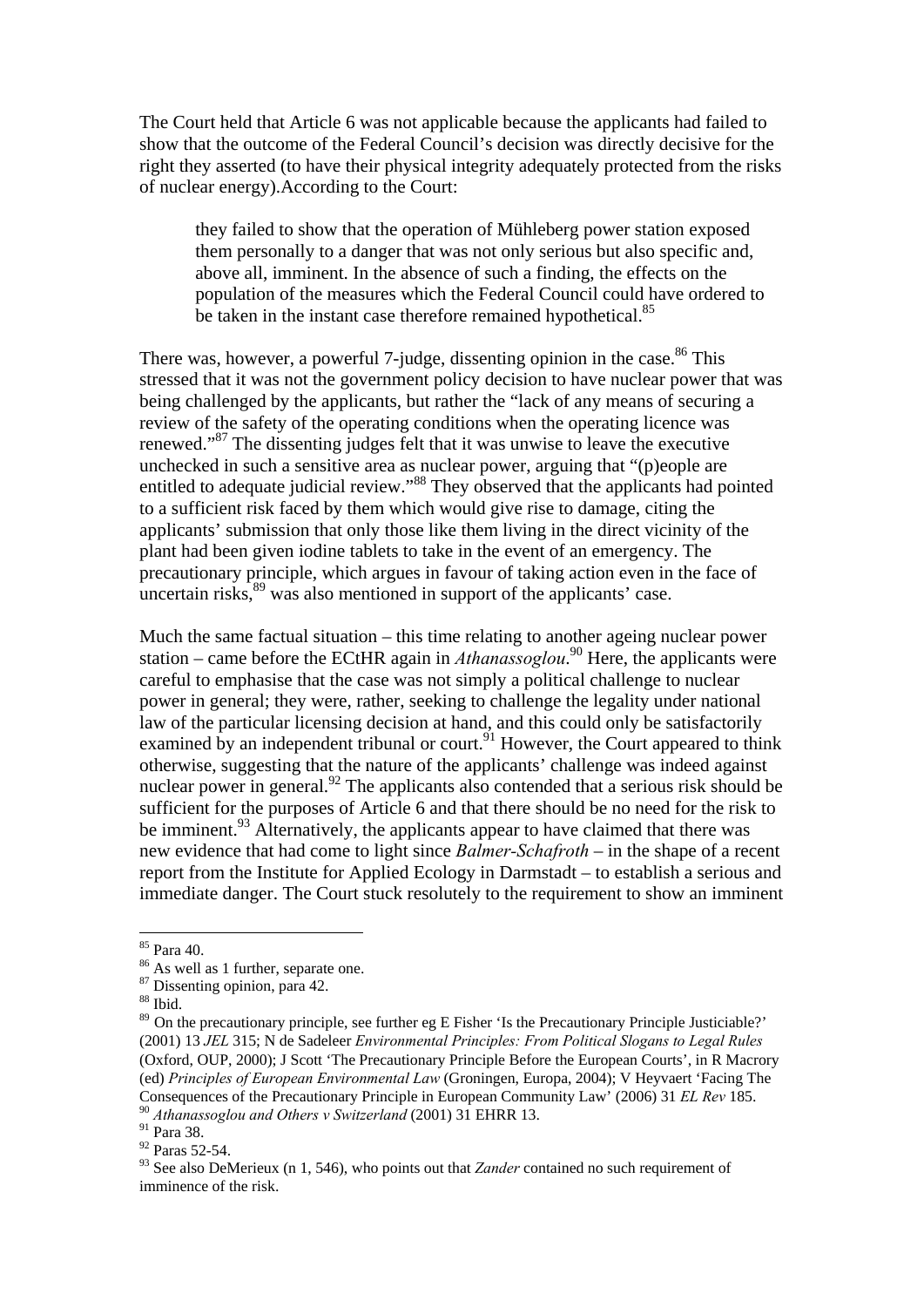risk and dismissed the claim that the Institute evidence established this, stating that the preponderance of independent evidence showed that the plant was safe.<sup>94</sup>

There was, again, a powerful 5-judge dissent here. First, like the dissent in *Balmer-Schafroth*, it argued that judicial review of executive licensing decisions should be available. Second, it observed that it was "virtually impossible to prove imminent danger in the case of inherently dangerous installations: the catastrophes that have happened in a number of countries were obviously unforeseeable or, in any event, unforeseen."<sup>95</sup> And finally, the dissenting judges were of the view that, on the basis of the subsidiarity principle, the question of whether the applicants had established a sufficiently close link between their rights and the operation of the plant should have been left to the relevant domestic courts to decide.<sup>96</sup>

In two more recent cases, the Court has adopted a fairly generous approach to the question of hypothetical and imminent risk under Article 6, though as we shall see, this is on the basis of somewhat different facts to those of the cases above. In *Taşkin*, 97 the applicants were complaining, *inter alia*, about the risks posed by a local gold mine which used sodium cyanide to extract the gold. The Turkish Government argued that Article 6 did not apply since the risk alleged by the applicants was hypothetical and "not at all imminent", meaning that the complaints did not involve "civil rights and obligations" within that Article.<sup>98</sup> The Court, in contrast, held that the applicants' right to protection of their physical integrity was directly at stake because the Turkish Supreme Administrative Court had itself confirmed the existence of a risk from the relevant cyanidation process on the basis of previous reports.<sup>99</sup> In addition, the applicants had brought proceedings in the Turkish administrative courts, the outcome of which did directly relate to the applicants' civil rights.<sup>100</sup> Having found that Article 6 was applicable, because the Turkish executive had effectively given an order attempting to bypass the judgment of the Turkish courts, the ECHR had no difficulty in finding, subsequently, that Article 6 had been breached.<sup>101</sup>

In *Okyay*,<sup>102</sup> the applicants were three lawyers living and working approximately 250 kilometres from three coal-fired power stations operated without a relevant licence and causing significant pollution. Again, like in *Taşkin*, the Turkish Government argued that the applicants had failed to show that the plants exposed them to a serious, specific and imminent danger.<sup>103</sup> However, the ECHR similarly pointed to the findings of the relevant Turkish administrative court, which, on the basis of an expert report, had found that there was a risk to public health which included the applicants because the hazardous gas emitted by the plant could extend over an area 2,350 kilometres in diameter.<sup>104</sup> The applicants' right to the protection of their physical integrity was thus brought into play, "despite the fact that the risk which they run is

- $\frac{99}{100}$  Para 133.
- 

<sup>94</sup> *Athanassoglou* (n 90), paras 49-51.

<sup>&</sup>lt;sup>95</sup> Dissenting Opinion, para O-I6.

<sup>96</sup> Dissenting Opinion, para O-I7.

<sup>97</sup> *Taşkin* (n 5).

<sup>98</sup> Para 128.

<sup>101</sup> Paras 135-138.<br>
<sup>102</sup> *Okyay* (n 5).<br>
<sup>103</sup> Para 61.<br>
<sup>104</sup> Para 66.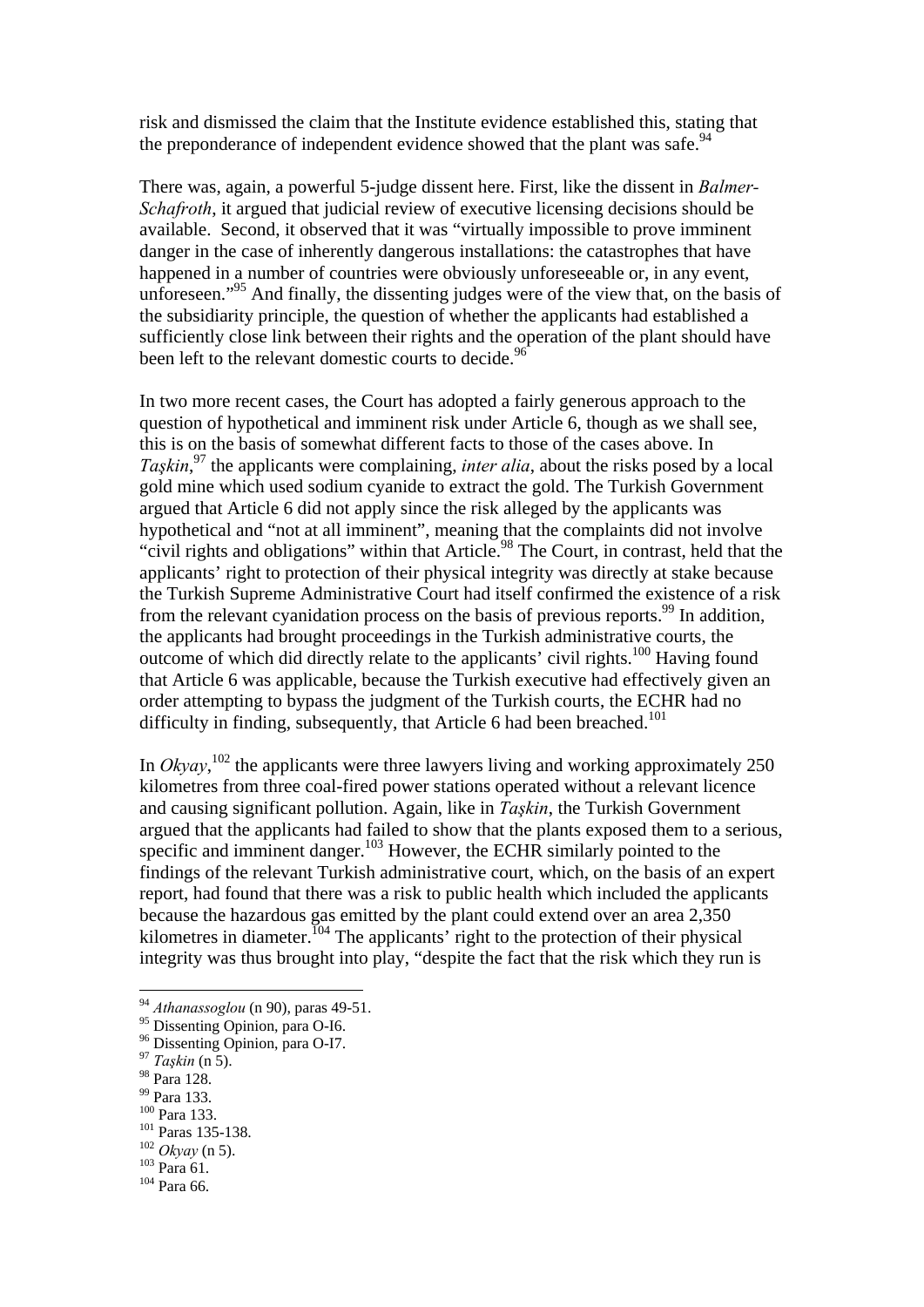not as serious, specific and imminent as that run by those living in the immediate vicinity of the plants."105 The Court subsequently went on to find that Article 6 was applicable and had been breached, for much the same reasons as the earlier *Taşkin* judgment.<sup>106</sup>

*Taşkin* is also an interesting case insofar as it reveals an increasing potential overlap between Articles 6 and 8 in terms of access to judicial review. The applicants in the case complained of a breach of Article 8 in addition to Article 6 discussed above. The Turkish Government contested the applicability of Article 8, again on the basis of the hypothetical nature of the risk, which they alleged, might materialise only in twenty to fifty years time.107 This, it claimed, "was not a serious and imminent risk."108 In ruling that Article 8 was in fact applicable, as with Article 6, the Court emphasised that previous reports and the Turkish Supreme Administrative Court had highlighted the risks posed by the gold mine. However, it also saw fit to add what might be called a 'risk rider' to its standard *López Ostra* formulation about pollution and Article 8. The latter formulation states:

Article 8 applies to severe environmental pollution which may affect individuals' well-being and prevent them from enjoying their homes in such a way as to affect their private and family life adversely, without, however, seriously endangering their health.<sup>109</sup>

The new risk rider crucially adds:

The same is true where the dangerous effects of an activity to which the individuals concerned are likely to be exposed have been determined as part of an environmental impact assessment procedure in such a way as to establish a sufficiently close link with private and family life for the purposes of Article 8 of the Convention. If this were not the case, the positive obligation on the State to take reasonable and appropriate measures to secure the applicant's rights under paragraph 1 of Article 8 would be set at naught.<sup>110</sup>

This addition is crucial because otherwise, Article 8 would only be applicable in straightforward, visible, pollution cases and not, as in *Taşkin*, where there is a real and serious long-term, but less tangible, risk posed by an activity. There is, therefore, no need to show pollution or direct harm as such: all that is needed is to establish the existence of a risk as part of an environmental impact, risk assessment.

In going on to rule that there had been a breach of Article 8, the Court, as we saw in *Budayeva* above in relation to Article 2, drew a distinction between the substantive and procedural aspects of Article 8.<sup>111</sup> This development of a procedural side to both

 $^{105}$  Ibid.

<sup>106</sup> Paras 67-75.<br>
<sup>107</sup> *Taşkin* (n 5), para 107.<br>
<sup>109</sup> *Taskin* (n 5), para 113.

<sup>109</sup> *Taşkin* (n 5), para 113. 110 Ibid. See also *Branduse* (n 12), para 65. 111 See also *Giacomelli* (n 12), para 79; *Branduse* (n 12), para 62.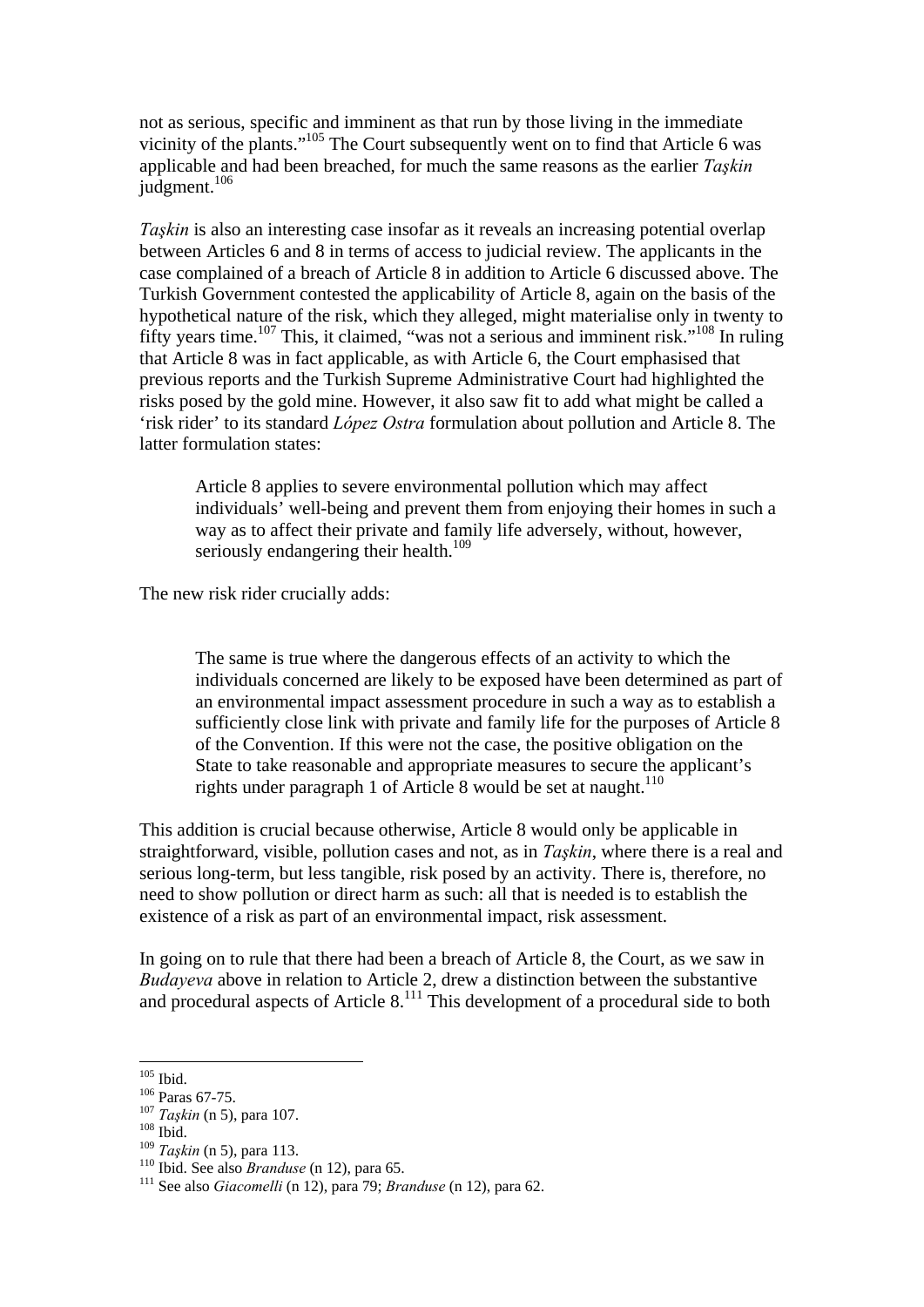Articles 2 and 8 might be characterised in terms of a 'proceduralisation'<sup>112</sup> or procedural turn in environmental cases involving these Articles and may, one might argue, be linked to the influence of Aarhus on the Court's case law in this area.

The Court spelled out the procedural aspect of Article 8 in the following terms:

whilst Article 8 contains no explicit procedural requirements, the decisionmaking process leading to measures of interference must be fair and such as to afford due respect for the interests of the individual … It is therefore necessary to consider *all the procedural aspects, including the type of policy or decision involved, the extent to which the views of individuals were taken into account throughout the decision-making process, and the procedural safeguards available* … However, this does not mean that decisions can only be taken if comprehensive and measurable data are available in relation to each and every aspect of the matter to be decided.<sup>113</sup>

Though the final sentences from the above quote stem from the *Hatton* aircraft noise case, which, as we have seen, involved pollution rather than risk, the reference to taking action even in the absence of comprehensive data contains obvious echoes of the precautionary principle and it will be interesting to see how this is developed in future risk cases.<sup>114</sup>

Returning to the facts of *Taşkin*, the Court, in finding that Turkey was in breach of the procedural aspect of Article 8, drew attention to the fact that the Turkish executive had effectively authorised the bypassing of Turkish court judgments in the applicants' favour, contrary to the rule of law. As the Court stated, in doing this, the Turkish authorities had deprived the procedural safeguards or guarantees available to the applicants during the judicial phase of the proceedings, of any useful effect.<sup>115</sup> The result was thus effectively the same for Article 8 and Article 6, with the Turkish Government's overriding of court judgments giving rise to a breach of both.

The likely influence of Aarhus on the above proceduralisation of Article 8 is perhaps the most noticeable, with the Court implicitly stressing Aarhus-type procedural aspects including public participation, access to information,  $116$  and, most notably on the facts of the case itself, access to justice.<sup>117</sup> However, the influence of Aarhus can arguably also be felt in relation to the Court's conclusions on Article 6, which similarly involves access to justice. The real question however is whether, in future

 $112$  See (n 16) above.

 $113$  Ta<sub>s</sub> $\vec{k}$ in (n 5), para 118, emphasis added. This is then further fleshed out in para 119 which mentions, *inter alia*, the need, under the procedural aspect, for the public to be able to access information on risk. Cf Art 2, n 21 above, where information comes within the substantive part (which is less logical in terms of Aarhus fit).

<sup>114</sup> The precautionary principle played a significant role in the recent *Tǎtar* case (n 5), para 69, 109, 120, where the Court drew attention to the principle in criticising the State's failure to halt the mine's operation after the accident.<br> $\frac{115}{115}$  Taskin (n 5), paras 124-125.

<sup>&</sup>lt;sup>116</sup> See the reference to para 119 of the *Taşkin* judgment contained in n 113 above.<br><sup>117</sup> As noted earlier (n 5) above, this Aarhus influence is apparent in the case itself and has been confirmed in the later *Demir* case. Also noting this Aarhus influence, see Boyle, above (2007) (n 1); and Schall (n 78, 433). In the more recent *Tǎtar* case (n 5), the Court's reference to Aarhus in the main body of the judgment is more *explicit*, perhaps reflecting the fact that the respondent State, Romania, had ratified the Convention (unlike Turkey in *Taşkin*, which had neither signed nor ratified).